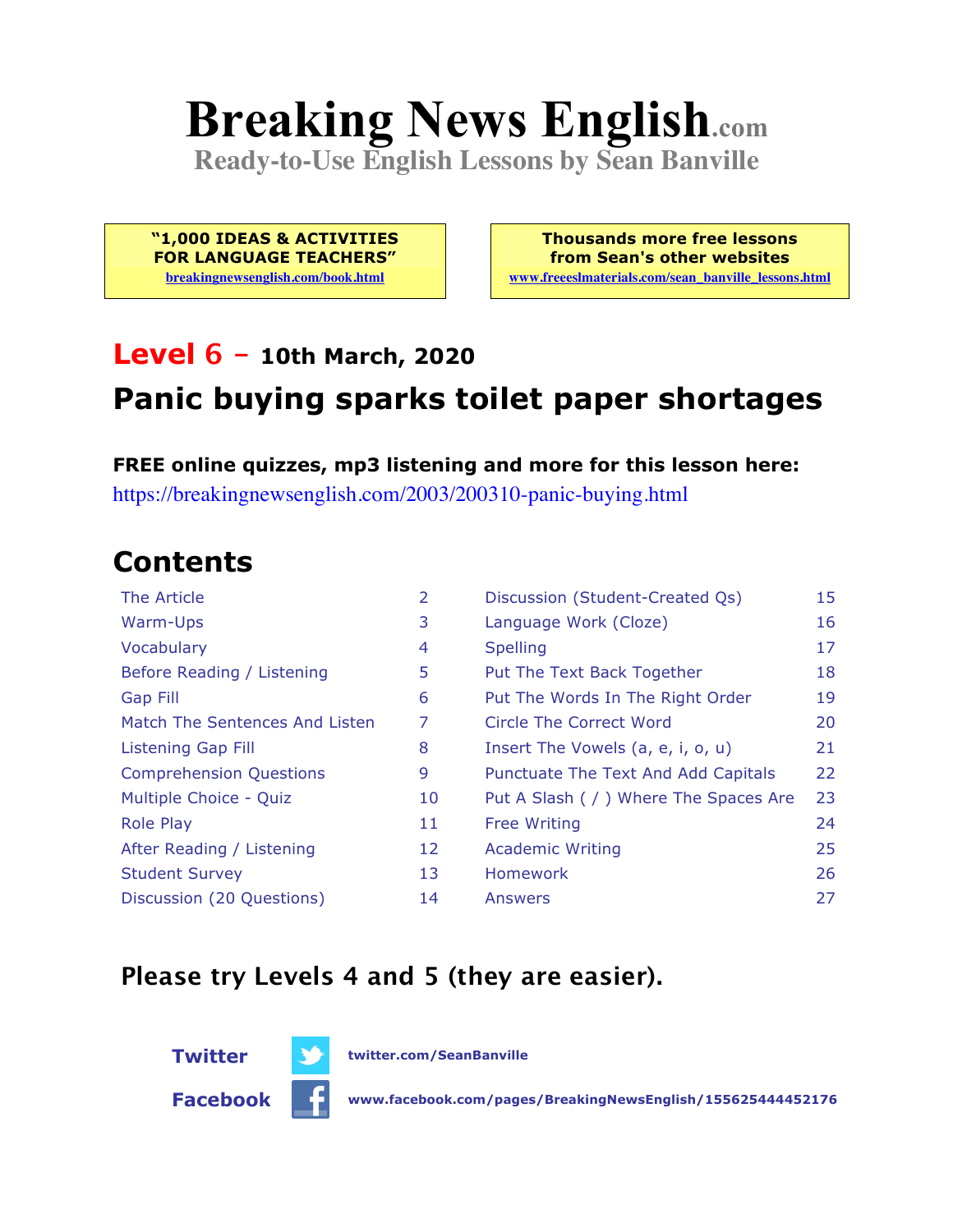### **THE ARTICLE**

From https://breakingnewsenglish.com/2003/200310-panic-buying.html

Shoppers around the world are embarking on panic buying sprees because of fears over the coronavirus. People in countries as far afield as England, Japan, Singapore and Australia have been emptying supermarket shelves of toilet paper, face masks, hand sanitiser and dried and canned food. Governments have advised their citizens that there is no need to "panic buy". They added that panic buying would only reduce the supply of products needed by medical staff and carers, which could exacerbate the problems the COVID-19 virus is causing. Footage of shoppers in Australia brawling over the last pack of toilet roll in a supermarket has gone viral across social media.

Psychologists say panic buying is an "irrational" behaviour that is part of a condition called FOMO - the fear of missing out. Dr Katharina Wittgens said a herd mentality sets in during disasters that causes people to copy the actions of others. People watch the news of items being bought in bulk and immediately rush out to the stores to do the same. She said people were overestimating the risks of dying from the coronavirus. She said: "Far more people die in car accidents or household accidents per year but we don't panic about these things in the morning before we go to work." Singapore's prime minister reassured Singaporeans that: "We have ample supplies. There's no need to stock up."

Sources: https://news.**sky.com**/story/coronavirus-why-are-people-panic-buying-and-why-toilet-paper-11952397 https://www.**snopes.com**/news/2020/03/06/coronavirus-why-people-are-panic-buying-toiletpaper/ https://www.**aljazeera.com**/news/2020/03/australians-scrap-toilet-rolls-coronavirus-panic-buying-200308014116516.html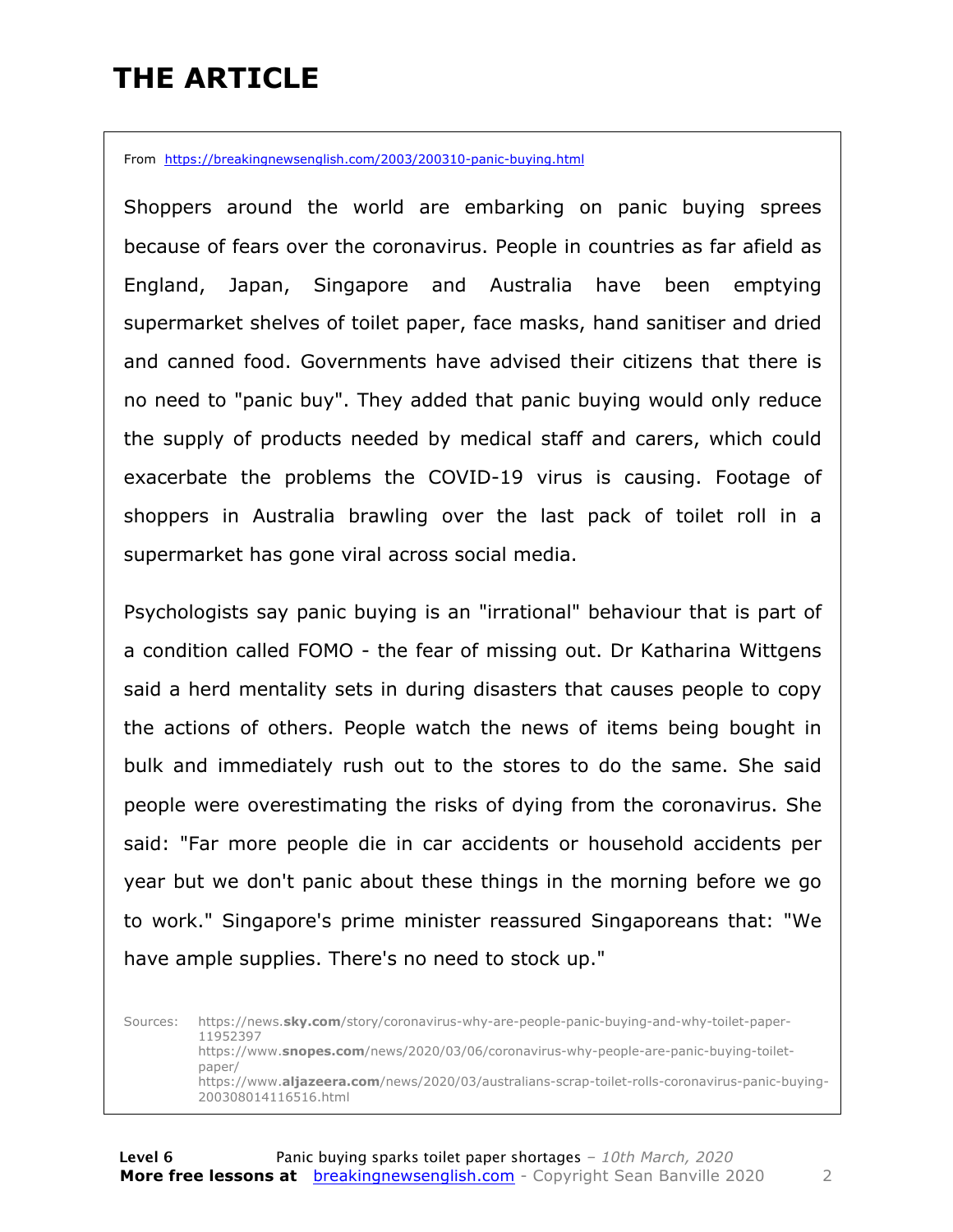#### **WARM-UPS**

**1. PANIC BUYING:** Students walk around the class and talk to other students about panic buying. Change partners often and share your findings.

**2. CHAT:** In pairs / groups, talk about these topics or words from the article. What will the article say about them? What can you say about these words and your life?

shopper / spree / supermarket / virus / sanitiser / panic buy / brawling / toilet paper / irrational / fear / disaster / news / buy in bulk / risk / car accident / supplies / stock up

Have a chat about the topics you liked. Change topics and partners frequently.

**3. RATIONING:** Students A **strongly** believe stores should ration goods to stop panic buying; Students B **strongly** believe this should not happen. Change partners again and talk about your conversations.

4. SUPPLIES: How important are these things during the coronavirus outbreak? Complete this table with your partner(s). Change partners often and share what you wrote.

|                | <b>How Important?</b> | Why? |
|----------------|-----------------------|------|
| Face masks     |                       |      |
| Hand sanitiser |                       |      |
| Soap           |                       |      |
| Toilet paper   |                       |      |
| Pot noodles    |                       |      |
| Bottled water  |                       |      |

**5. SUPERMARKET:** Spend one minute writing down all of the different words you associate with the word "supermarket". Share your words with your partner(s) and talk about them. Together, put the words into different categories.

**6. SOLD OUT:** Rank these with your partner. Put the worst things for stores to sell out of at the top. Change partners often and share your rankings.

- toilet paper
- chocolate
- bottled water
- hand sanitiser
- face masks
- canned fish
- baked beans
- dried fruit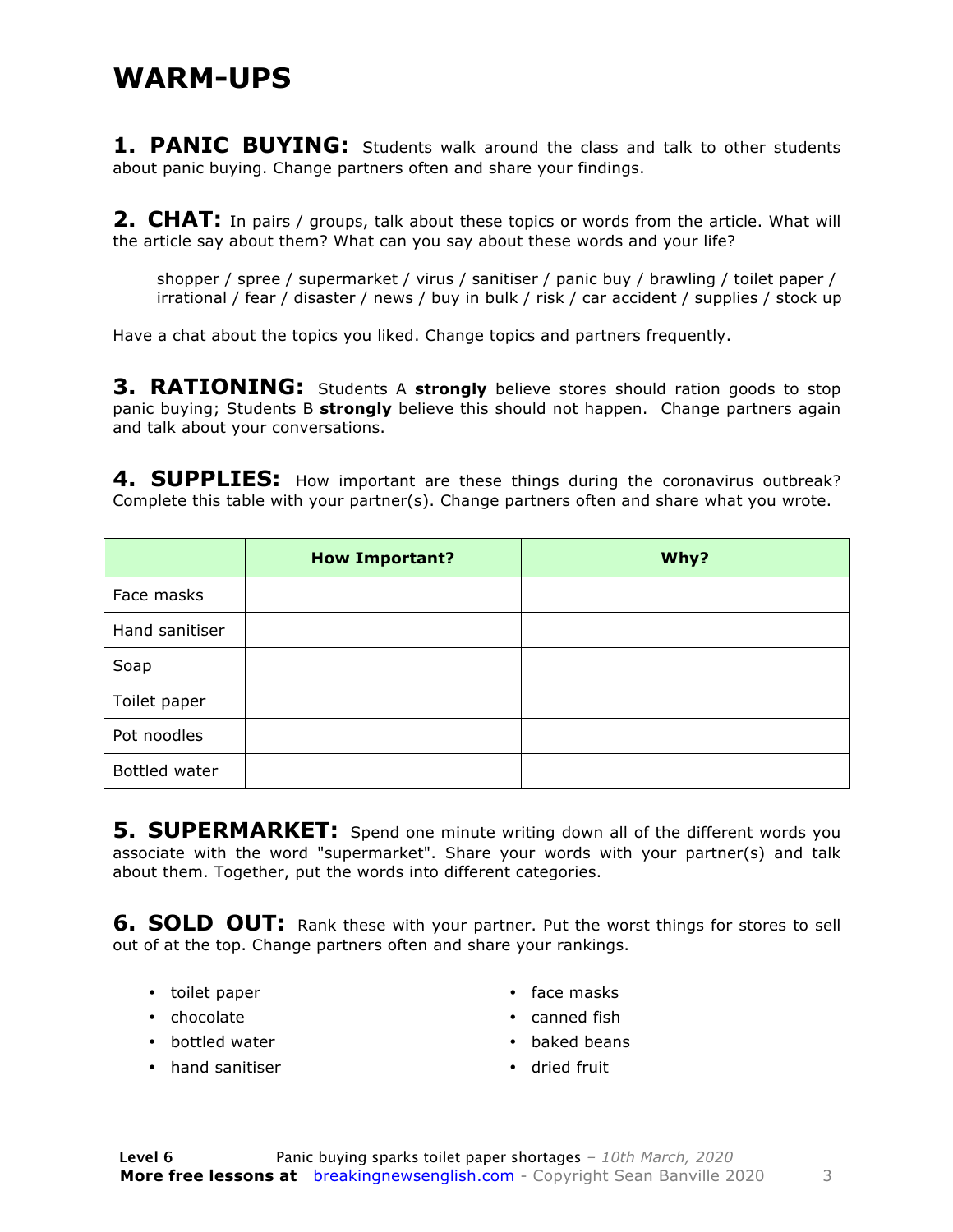### **VOCABULARY MATCHING**

#### **Paragraph 1**

|     | 1. embarking   | a. | A time or period of activity of a particular<br>kind.                                             |  |  |
|-----|----------------|----|---------------------------------------------------------------------------------------------------|--|--|
| 2.  | spree          | b. | Made a problem or bad situation worse.                                                            |  |  |
| 3.  | sanitiser      | c. | Beginning a course of action.                                                                     |  |  |
| 4.  | exacerbate     | d. | Fighting or arguing in a rough or noisy way.                                                      |  |  |
| 5.  | footage        | e. | A length of film made for movies<br>or<br>television.                                             |  |  |
| 6.  | brawling       | f. | Spreading very, very quickly over<br>the<br>Internet.                                             |  |  |
| 7.  | go viral       | g. | A liquid that makes things clean<br>and<br>hygienic.                                              |  |  |
|     | Paragraph 2    |    |                                                                                                   |  |  |
| 8.  | psychologist   | h. | Buy many things and keep them for later<br>use (especially in an emergency).                      |  |  |
| 9.  | irrational     | i. | Very large quantities.                                                                            |  |  |
| 10. | herd mentality | j. | Said or did something to remove the doubts<br>and fears of someone.                               |  |  |
| 11. | in bulk        | k. | An expert on the human mind and human<br>behaviour.                                               |  |  |
| 12. | reassured      | I. | Not logical or reasonable.                                                                        |  |  |
| 13. | ample          | m. | Enough or more than enough; plentiful.                                                            |  |  |
| 14. | stock up       | n. | A behavior in which many, many people<br>follow the actions of the group to which they<br>belong. |  |  |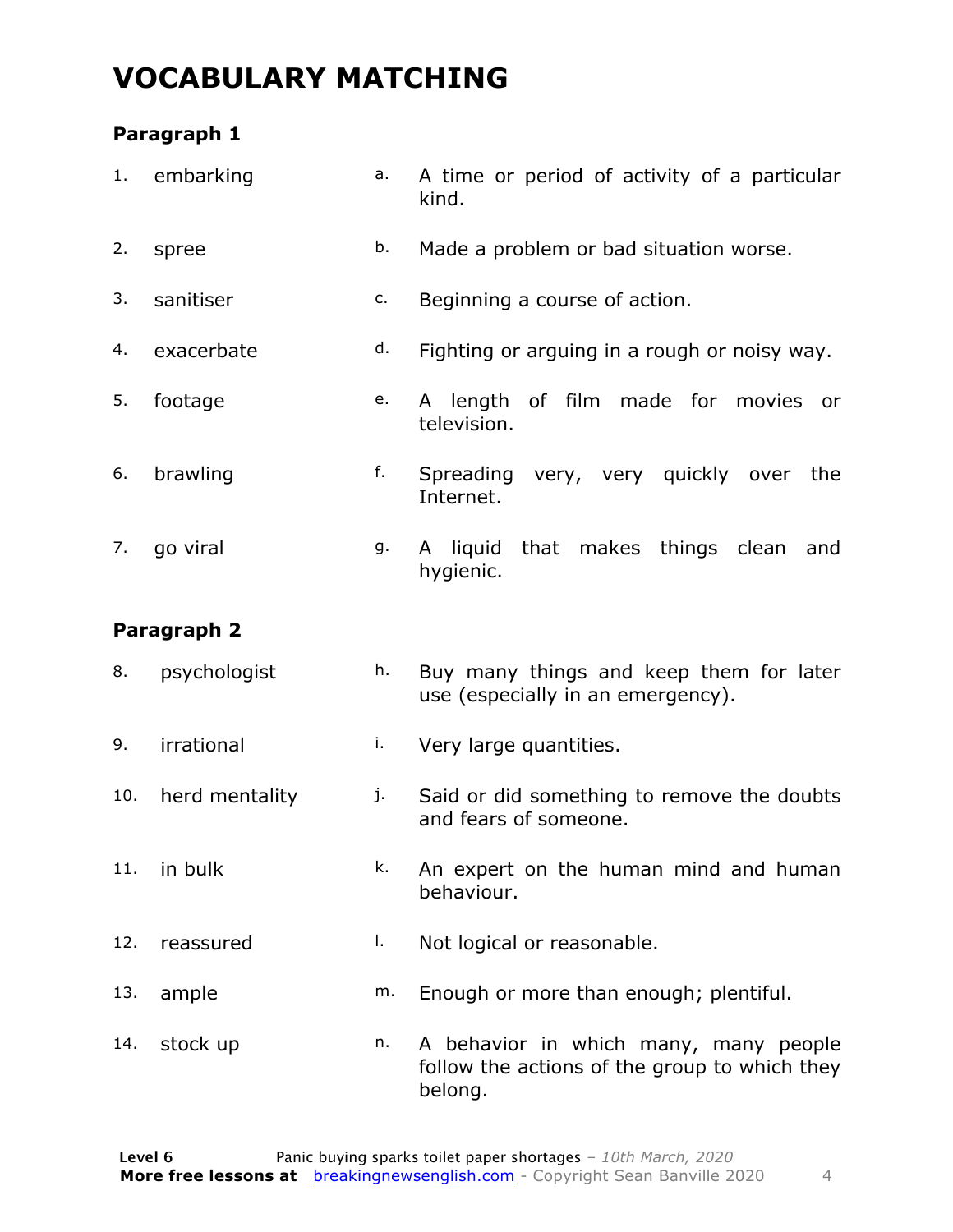### **BEFORE READING / LISTENING**

From https://breakingnewsenglish.com/2003/200310-panic-buying.html

#### **1. TRUE / FALSE:** Read the headline. Guess if a-h below are true (T) or false (F).

- a. Shoppers in every world country are panic buying. **T / F**
- b. People are panic buying canned food but not dried food. **T / F**
- c. Governments said there is no need to panic buy. **T / F**
- d. Video of people fighting in an Australian supermarket is on social media. **T / F**
- e. FOMO means fear of missing out. **T / F**
- f. A psychologist said people follow each other like a fish mentality. **T / F**
- g. The psychologist said people are underestimating the risk of COVID-19. **T / F**
- h. Singapore's leader said the country has plenty of supplies. **T / F**

#### **2. SYNONYM MATCH:**

Match the following synonyms. The words in **bold** are from the news article.

- **1. embarking**
- **2. emptying**
- **3. reduce**
- **4. exacerbate**
- **5. brawling**
- **6. irrational**
- **7. mentality**
- **8. copy**
- **9. risks**
- **10. ample**
- a. cut
- b. imitate
- c. fighting
- d. way of thinking
- e. sufficient
- f. starting
- g. worsen
- h. chances
- i. clearing
- j. illogical

#### **3. PHRASE MATCH:** (Sometimes more than one choice is possible.)

- 1. panic buying
- 2. reduce the supply of products needed
- 3. exacerbate the
- 4. brawling over the
- 5. gone viral
- 6. irrational
- 7. a herd
- 8. items being bought in
- 9. overestimating the risks
- 10. We have ample
- a. last pack of toilet roll
- b. supplies
- c. behaviour
- d. sprees
- e. bulk
- f. problems
- g. of dying
- h. across social media
- i. mentality
- j. by medical staff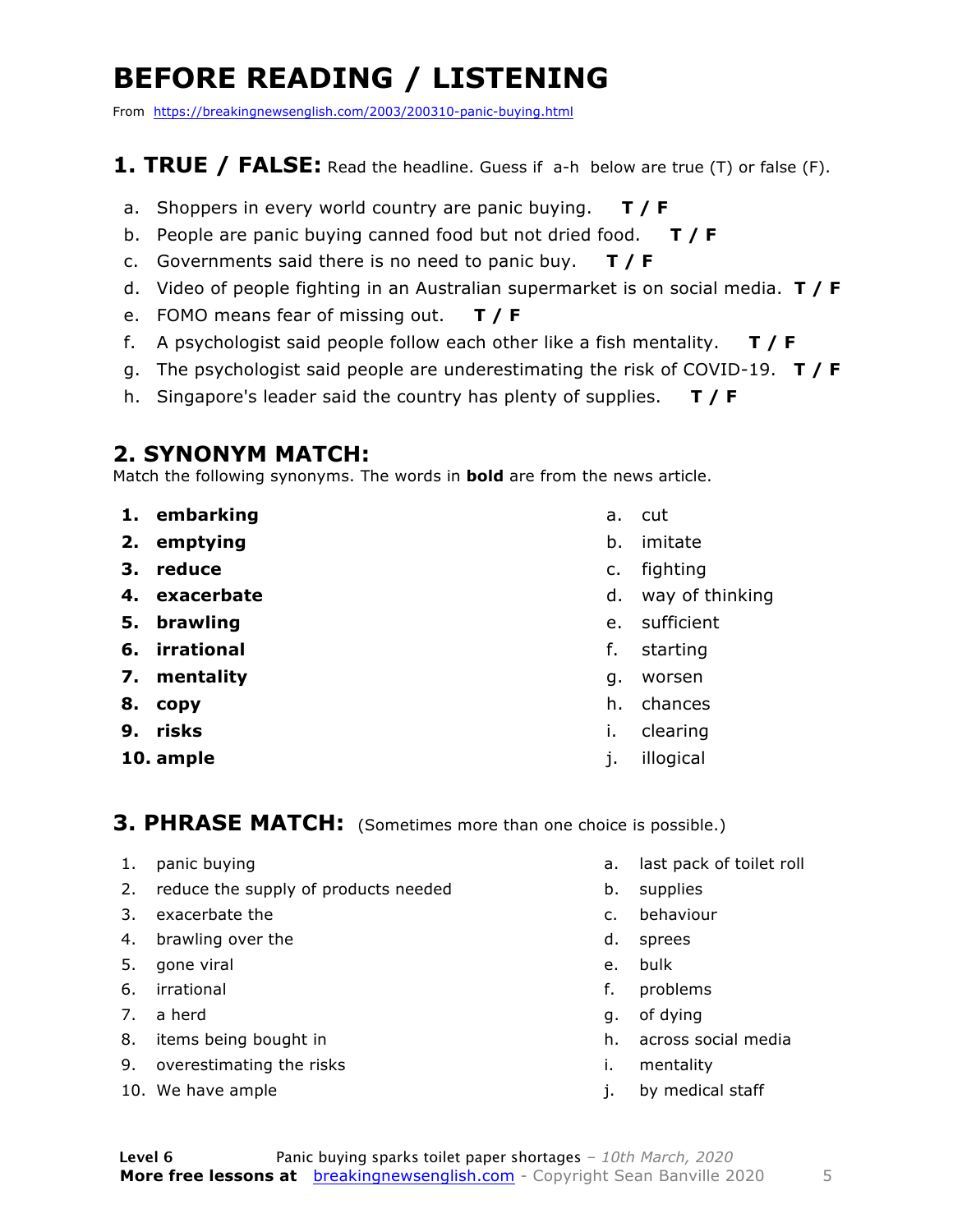### **GAP FILL**

From https://breakingnewsenglish.com/2003/200310-panic-buying.html

Shoppers around the world are (1) \_\_\_\_\_\_\_\_\_ on panic buying sprees because of (2) \_\_\_\_\_\_\_\_\_\_ over the coronavirus. People in countries as far afield as England, Japan, Singapore and Australia have been emptying supermarket (3) \_\_\_\_\_\_\_\_ of toilet paper, face masks, hand sanitiser and dried and (4) food. Governments have advised their citizens that there is no need to "panic buy". They added that panic buying would only (5) the supply of products needed by medical staff and carers, which could (6) \_\_\_\_\_\_\_\_ the problems the COVID-19 virus is causing. Footage of shoppers in Australia (7) \_\_\_\_\_\_\_\_ over the last pack of toilet roll in a supermarket has gone (8) across social media. *reduce fears brawling embarking canned viral exacerbate shelves*

Psychologists say panic buying is an "irrational" (9) \_\_\_\_\_\_\_\_ that is part of a condition called FOMO - the fear of  $(10)$  out. Dr Katharina Wittgens said a herd mentality (11) \_\_\_\_\_\_\_ in during disasters that causes people to copy the actions of others. People watch the news of items being bought in (12) and immediately rush out to the stores to do the same. She said people were overestimating the (13) \_\_\_\_\_\_\_\_ of dying from the coronavirus. She said: "Far more people die in car accidents or household accidents per year but we don't (14) \_\_\_\_\_\_\_\_ about these things in the morning before we go to work." Singapore's prime minister reassured Singaporeans that: "We have  $(15)$  supplies. There's no need to  $(16)$  up." *sets risks behaviour ample bulk stock missing panic*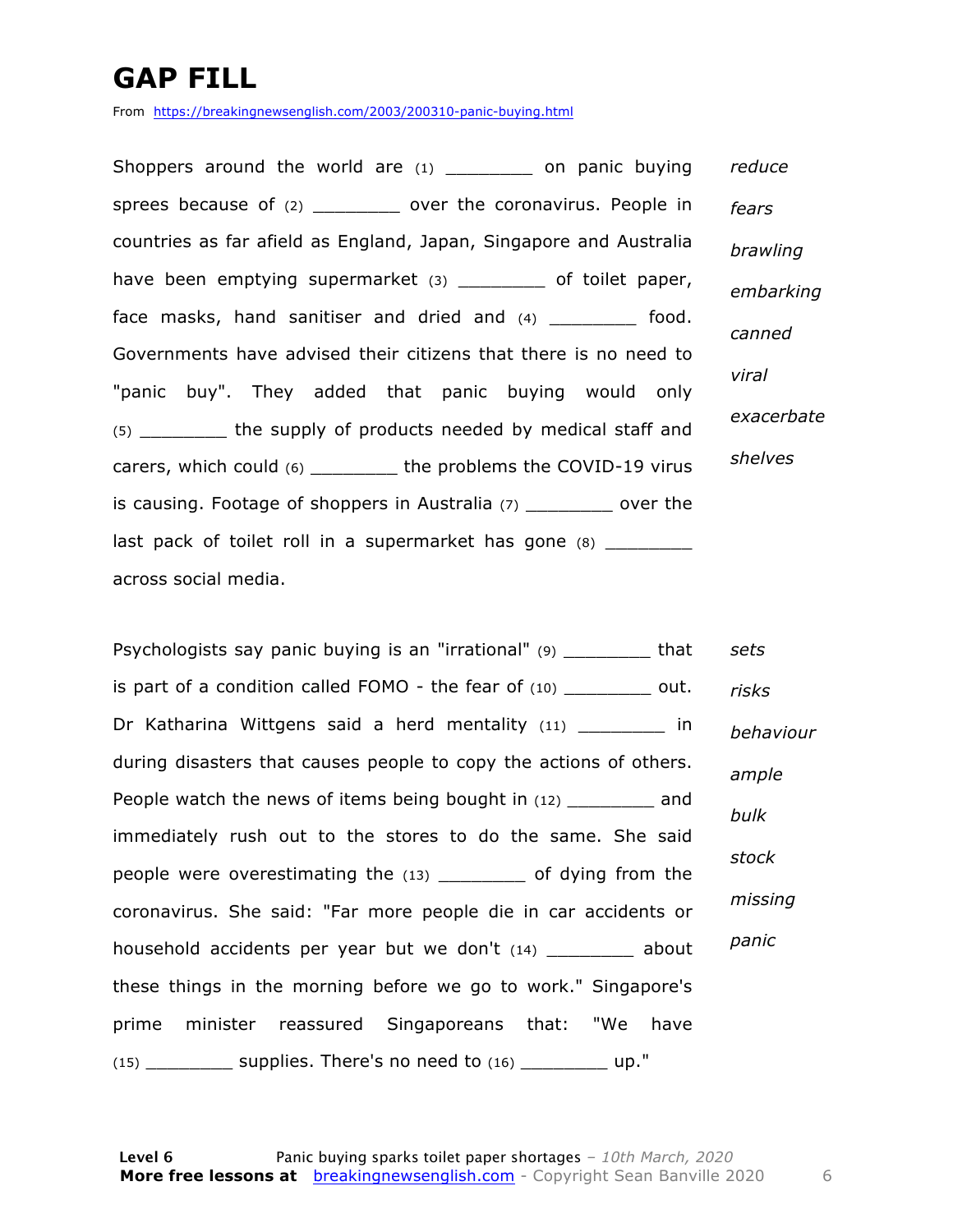#### **LISTENING – Guess the answers. Listen to check.**

From https://breakingnewsenglish.com/2003/200310-panic-buying.html

| a. fears hover the<br>b. fears other the<br>c. fears outer the<br>d. fears over the<br>2) toilet paper, face masks, hand sanitiser and dried _______<br>a. and can food<br>b. and can't food<br>c. and caned food<br>d. and canned food<br>3) They added that panic buying would only ______<br>a. deduce the supply<br>b. induce the supply<br>c. seduce the supply<br>d. reduce the supply<br>4) which could exacerbate the problems the COVID-19 |
|-----------------------------------------------------------------------------------------------------------------------------------------------------------------------------------------------------------------------------------------------------------------------------------------------------------------------------------------------------------------------------------------------------------------------------------------------------|
|                                                                                                                                                                                                                                                                                                                                                                                                                                                     |
|                                                                                                                                                                                                                                                                                                                                                                                                                                                     |
|                                                                                                                                                                                                                                                                                                                                                                                                                                                     |
|                                                                                                                                                                                                                                                                                                                                                                                                                                                     |
|                                                                                                                                                                                                                                                                                                                                                                                                                                                     |
|                                                                                                                                                                                                                                                                                                                                                                                                                                                     |
|                                                                                                                                                                                                                                                                                                                                                                                                                                                     |
|                                                                                                                                                                                                                                                                                                                                                                                                                                                     |
|                                                                                                                                                                                                                                                                                                                                                                                                                                                     |
|                                                                                                                                                                                                                                                                                                                                                                                                                                                     |
|                                                                                                                                                                                                                                                                                                                                                                                                                                                     |
|                                                                                                                                                                                                                                                                                                                                                                                                                                                     |
| a. virus is causing                                                                                                                                                                                                                                                                                                                                                                                                                                 |
| b. viruses is causing                                                                                                                                                                                                                                                                                                                                                                                                                               |
| c. viruses causing<br>d. vials is causing                                                                                                                                                                                                                                                                                                                                                                                                           |
| 5) brawling over the last pack of toilet roll in a supermarket _____                                                                                                                                                                                                                                                                                                                                                                                |
| a. has gone rival                                                                                                                                                                                                                                                                                                                                                                                                                                   |
| b. has gone viral                                                                                                                                                                                                                                                                                                                                                                                                                                   |
| c. has gone libel                                                                                                                                                                                                                                                                                                                                                                                                                                   |
| d. has gone rebel<br>6) panic buying is an "irrational" behaviour that is part of _______ FOMO                                                                                                                                                                                                                                                                                                                                                      |
| a. a conditional called                                                                                                                                                                                                                                                                                                                                                                                                                             |
| b. a conditioned called                                                                                                                                                                                                                                                                                                                                                                                                                             |
| c. a condition called                                                                                                                                                                                                                                                                                                                                                                                                                               |
| d. a conditions called                                                                                                                                                                                                                                                                                                                                                                                                                              |
| 7) Dr Katharina Wittgens said a herd ______<br>a. meant tally sets in                                                                                                                                                                                                                                                                                                                                                                               |
| b. meant totality sets in                                                                                                                                                                                                                                                                                                                                                                                                                           |
| c. men tally sets in                                                                                                                                                                                                                                                                                                                                                                                                                                |
| d. mentality sets in                                                                                                                                                                                                                                                                                                                                                                                                                                |
| 8) People watch the news of items being ______<br>a. bough in bulk                                                                                                                                                                                                                                                                                                                                                                                  |
| b. bough tin bulk                                                                                                                                                                                                                                                                                                                                                                                                                                   |
| c. bought in bulk                                                                                                                                                                                                                                                                                                                                                                                                                                   |
| d. baulking bulk                                                                                                                                                                                                                                                                                                                                                                                                                                    |
| 9) She said people were overestimating the<br>a. risks of dye in                                                                                                                                                                                                                                                                                                                                                                                    |
| b. risks of die in                                                                                                                                                                                                                                                                                                                                                                                                                                  |
| c. risks of drying                                                                                                                                                                                                                                                                                                                                                                                                                                  |
| d. risks of dying                                                                                                                                                                                                                                                                                                                                                                                                                                   |
| 10) Singapore's prime minister reassured Singaporeans that we have ______<br>a. sample supplies                                                                                                                                                                                                                                                                                                                                                     |
| b. amp pile replies                                                                                                                                                                                                                                                                                                                                                                                                                                 |

- c. ample supplies
- d. amp pull supplies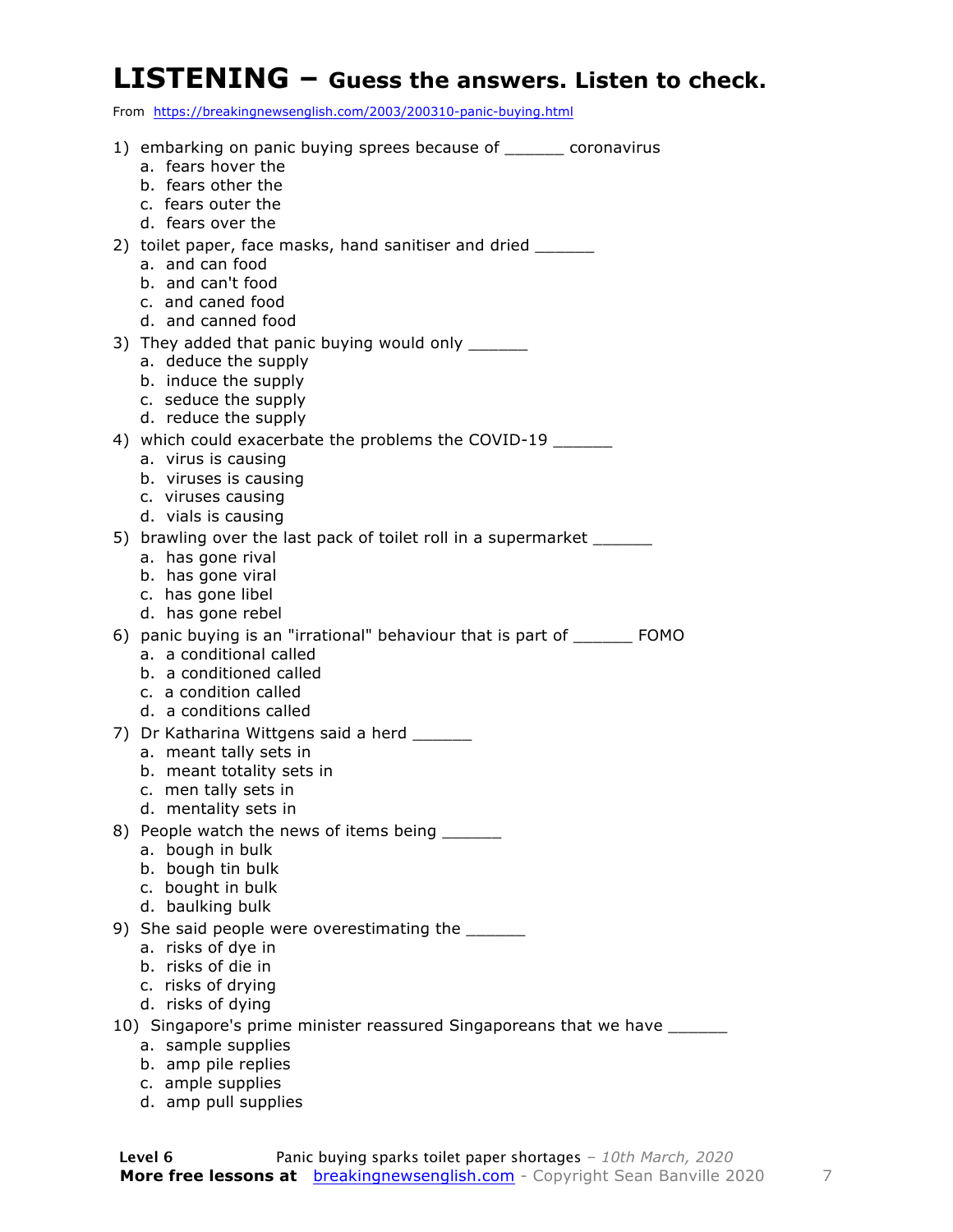#### **LISTENING – Listen and fill in the gaps**

From https://breakingnewsenglish.com/2003/200310-panic-buying.html

Shoppers around the world (1) \_\_\_\_\_\_\_\_\_\_\_\_\_\_\_\_\_\_\_\_\_\_\_\_ panic buying sprees because of fears over the coronavirus. People in countries (2) **Example 2** as England, Japan, Singapore and Australia have been emptying supermarket shelves of toilet paper, face masks, hand sanitiser and (3) \_\_\_\_\_\_\_\_\_\_\_\_\_\_\_\_\_\_\_\_\_\_\_\_\_\_\_\_ food. Governments have advised their citizens that there is no need to "panic buy". They added that panic buying would only (4) \_\_\_\_\_\_\_\_\_\_\_\_\_\_\_\_\_\_\_ of products needed by medical staff and carers, which could exacerbate the problems the COVID-19 virus is causing. (5) causing. (5) causing. (5) of toilet roll in a supermarket has (6) \_\_\_\_\_\_\_\_\_\_\_\_\_\_\_\_\_\_\_\_\_\_\_\_\_\_\_\_\_\_\_\_\_\_ social media. Psychologists say panic buying  $(7)$  example behaviour that is part of a condition called FOMO - the fear of missing out. Dr Katharina Wittgens said a herd (8) The same said a control of the state of the during disasters that causes people to copy the actions of others. People watch the (9) \_\_\_\_\_\_\_\_\_\_\_\_\_\_\_\_\_\_\_ being bought in bulk and immediately rush out to the stores to do the same. She said people were overestimating the (10) \_\_\_\_\_\_\_\_\_\_\_\_\_\_\_\_\_\_\_ from the coronavirus. She said: "Far more people die in car accidents or household accidents per year but we don't

panic (11) **panic** (11) **panic** (11) Singapore's prime minister reassured Singaporeans that: "We have ample supplies. There's no need  $(12)$  \_\_\_\_\_\_\_\_\_\_\_\_\_\_\_\_\_\_\_."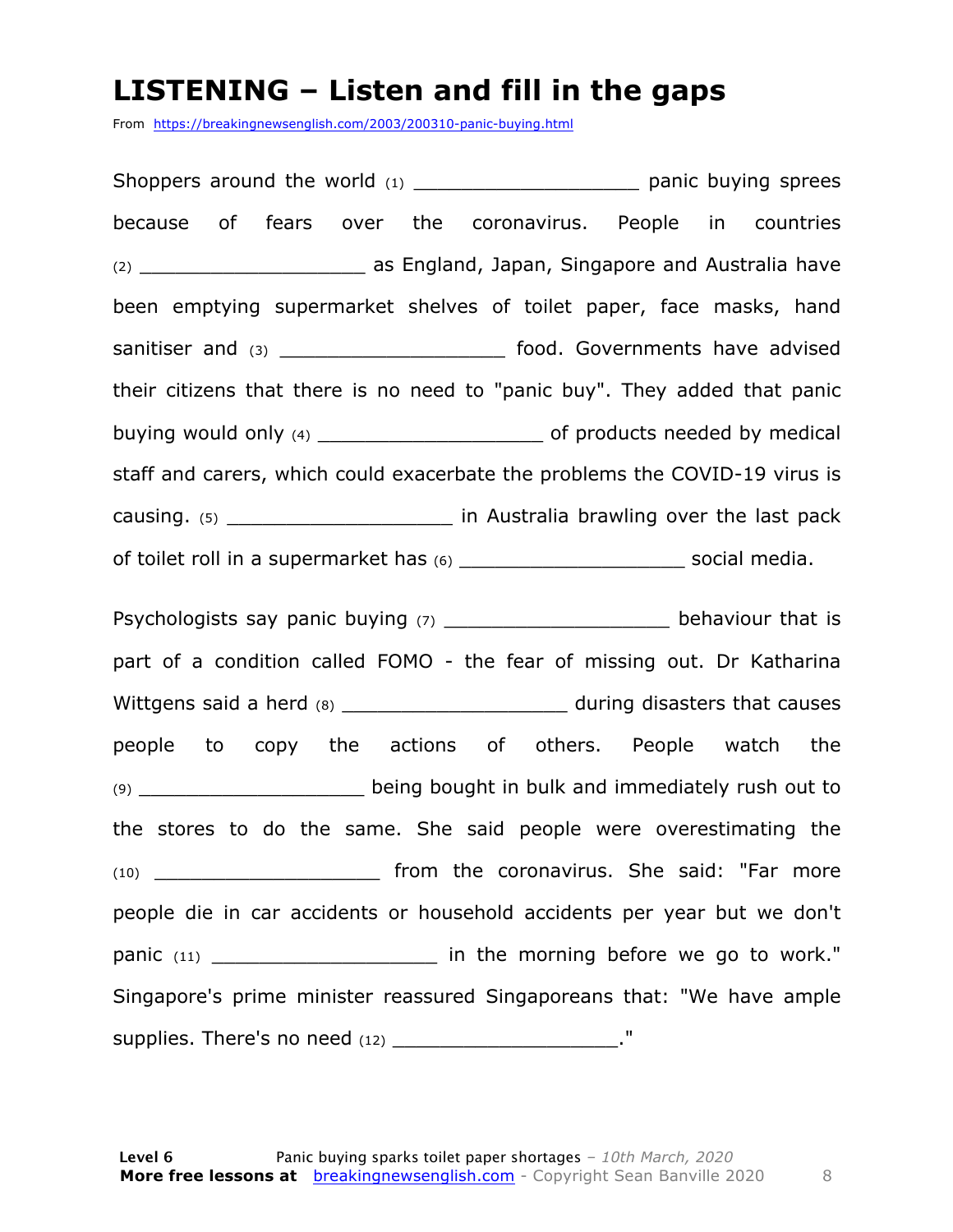### **COMPREHENSION QUESTIONS**

From https://breakingnewsenglish.com/2003/200310-panic-buying.html

- 1. How many countries were mentioned where people are panic buying?
- 2. What kind of food are people panic buying?
- 3. Who said there was no need to panic buy?
- 4. Who did governments say needed supplies being panic bought?
- 5. In what country were people fighting over toilet paper?
- 6. Who said panic buying was an "irrational behaviour"?
- 7. What kind of mentality did a psychologist say people were exhibiting?
- 8. What did a psychologist say people were overestimating the risks of?
- 9. What did a psychologist say we do not think about the risks of?
- 10. Who said his country had ample supplies?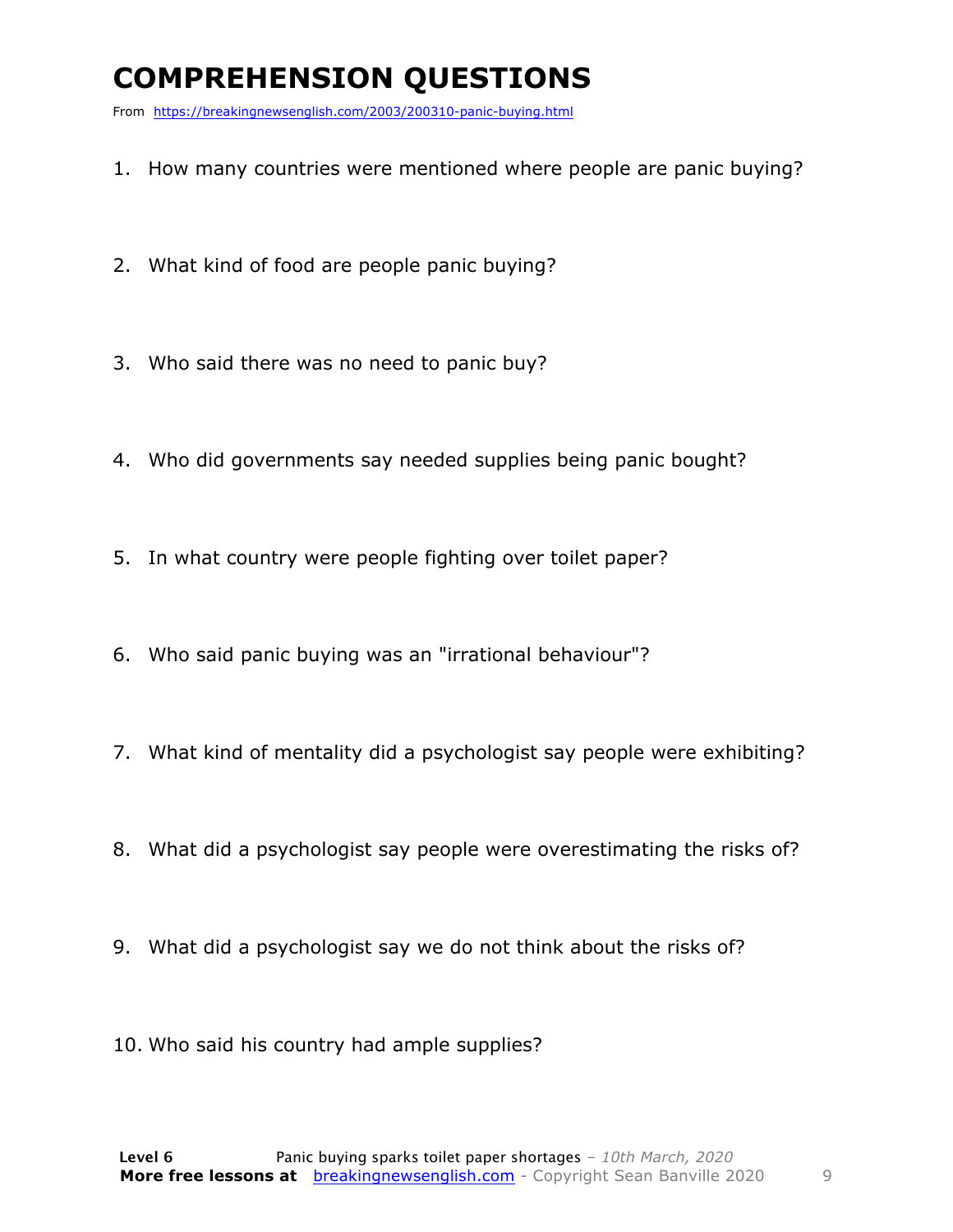## **MULTIPLE CHOICE - QUIZ**

From https://breakingnewsenglish.com/2003/200310-panic-buying.html

#### 1) How many countries were

mentioned where people are panic buying?

- a) five
- b) four
- c) two
- d) seven
- 2) What kind of food are people panic buying?
- a) nuts and noodles
- b) banes and lentils
- c) soups
- d) canned and dried food
- 3) Who said there was no need to panic buy?
- a) governments
- b) hospitals
- c) supermarkets
- d) suppliers

4) Who did governments say needed supplies being panic bought?

- a) children
- b) sick people
- c) medical staff
- d) old people

5) In what country were people fighting over toilet paper?

- a) Italy
- b) Australia
- c) Brazil
- d) China

6) Who said panic buying was an

- "irrational behaviour"?
- a) a psychologist
- b) a shopper
- c) a supermarket owner
- d) a doctor

7) What kind of mentality did a psychologist say people were exhibiting?

- a) a tough mentality
- b) a healthy mentality
- c) a herd mentality
- d) a confused mentality
- 8) What did a psychologist say people were overestimating the risks of?
- a) dying from coronavirus
- b) the kindness of others
- c) getting toilet paper
- d) the future

9) What did a psychologist say we do not think about the risks of?

- a) car accidents
- b) viruses
- c) everyday life
- d) touching hands

10) Who said his country had ample supplies?

- a) Iran's leader
- b) Italy's leader
- c) China's leader
- d) Singapore's leader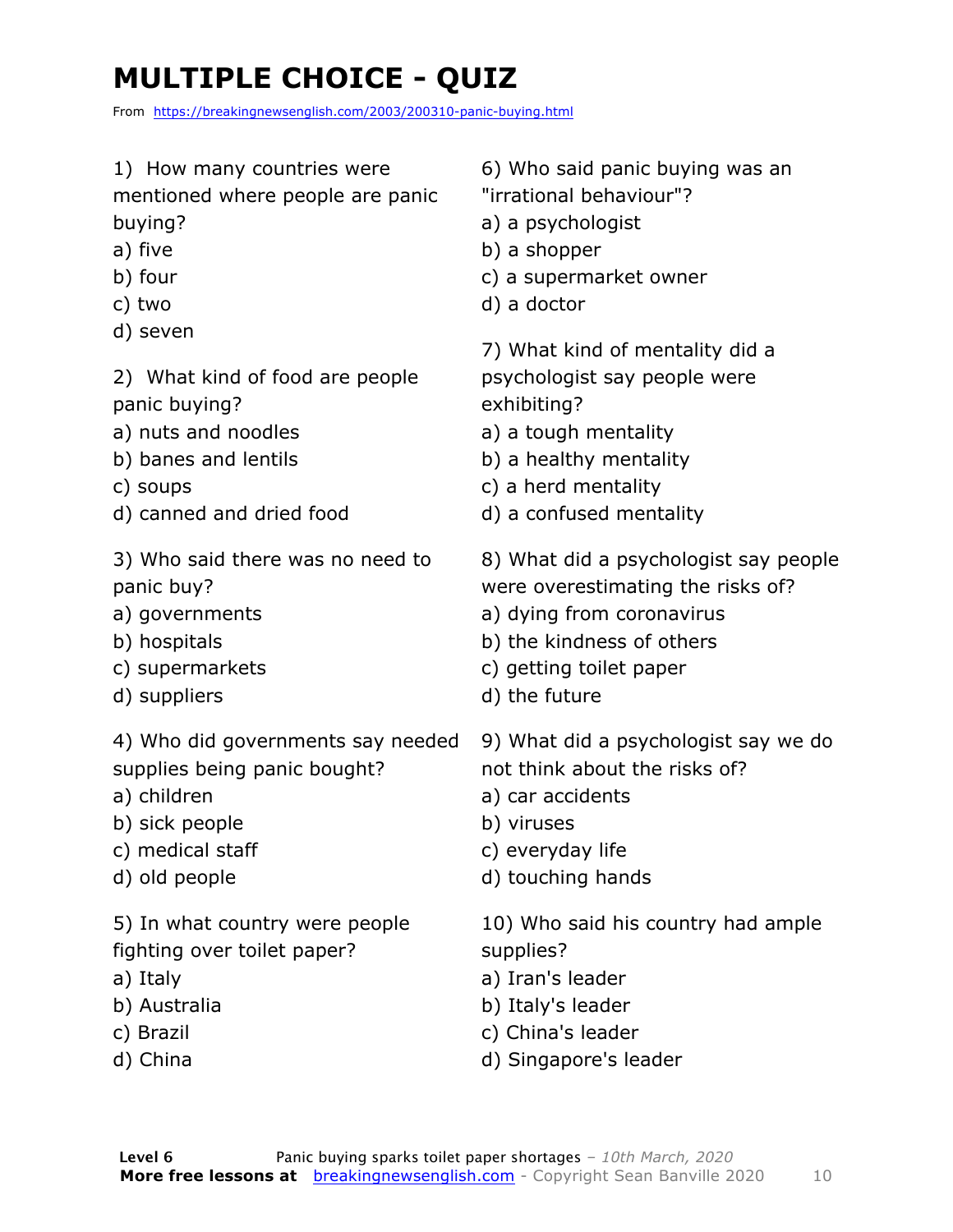### **ROLE PLAY**

From https://breakingnewsenglish.com/2003/200310-panic-buying.html

#### **Role A – Toilet Paper**

You think toilet paper is the worst thing for stores to sell out of. Tell the others three reasons why. Tell them why their things aren't as necessary. Also, tell the others which is the least necessary of these (and why): bottled water, chocolate or face masks.

#### **Role B – Bottled Water**

You think bottled water is the worst thing for stores to sell out of. Tell the others three reasons why. Tell them why their things aren't as necessary. Also, tell the others which is the least necessary of these (and why): toilet paper, chocolate or face masks.

#### **Role C – Chocolate**

You think chocolate is the worst thing for stores to sell out of. Tell the others three reasons why. Tell them why their things aren't as necessary. Also, tell the others which is the least necessary of these (and why): bottled water, toilet paper or face masks.

#### **Role D – Face Masks**

You think face masks are the worst things for stores to sell out of. Tell the others three reasons why. Tell them why their things aren't as necessary. Also, tell the others which is the least necessary of these (and why): bottled water, chocolate or toilet paper.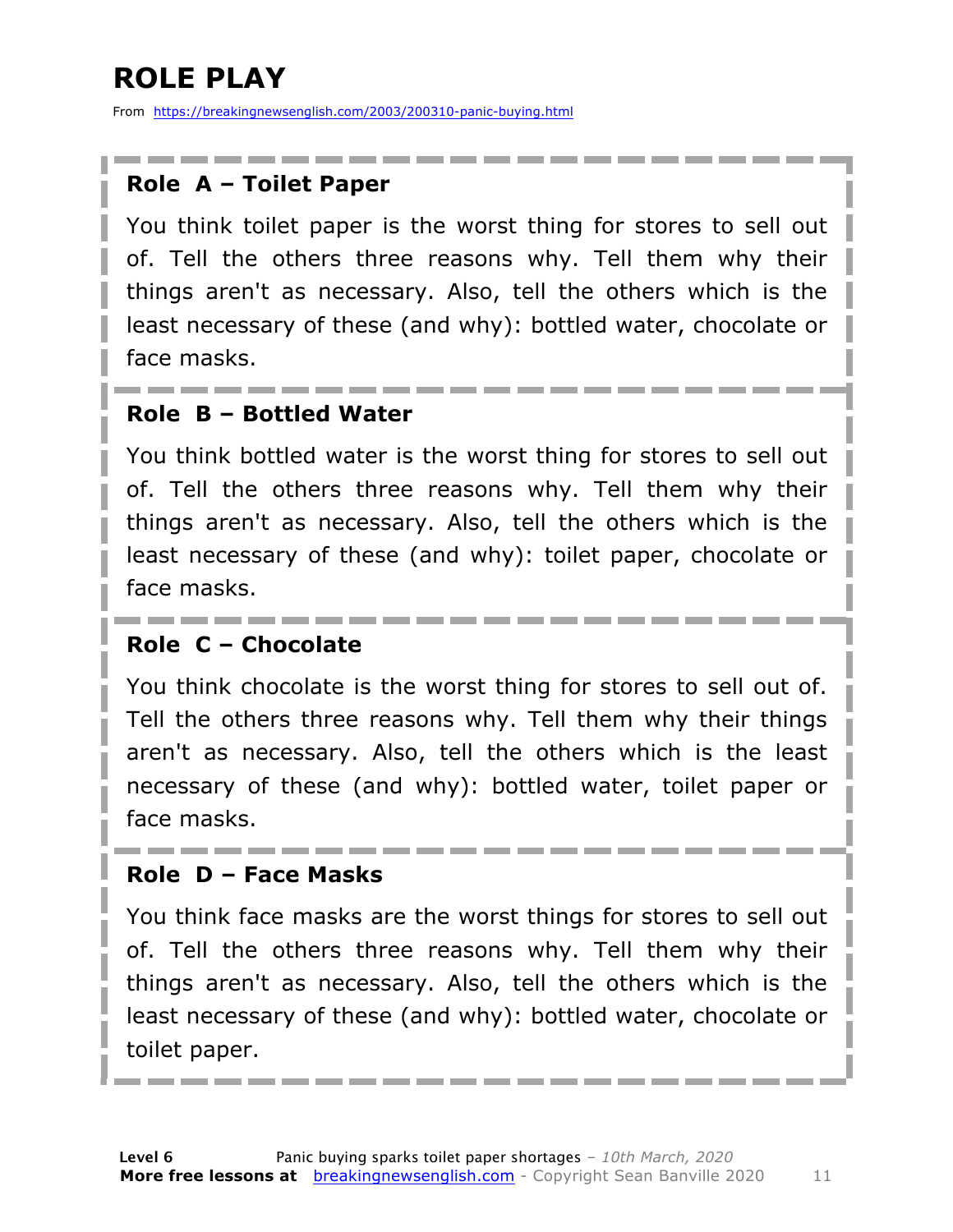## **AFTER READING / LISTENING**

From https://breakingnewsenglish.com/2003/200310-panic-buying.html

**1. WORD SEARCH:** Look in your dictionary / computer to find collocates, other meanings, information, synonyms … for the words 'panic' and 'toilet paper'.

| panic | toilet paper |
|-------|--------------|
|       |              |
|       |              |
|       |              |

- Share your findings with your partners.
- Make questions using the words you found.
- Ask your partner / group your questions.

**2. ARTICLE QUESTIONS:** Look back at the article and write down some questions you would like to ask the class about the text.

- Share your questions with other classmates / groups.
- Ask your partner / group your questions.

**3. GAP FILL:** In pairs / groups, compare your answers to this exercise. Check your answers. Talk about the words from the activity. Were they new, interesting, worth learning…?

**4. VOCABULARY:** Circle any words you do not understand. In groups, pool unknown words and use dictionaries to find their meanings.

**5. TEST EACH OTHER:** Look at the words below. With your partner, try to recall how they were used in the text:

| • stock |
|---------|
|---------|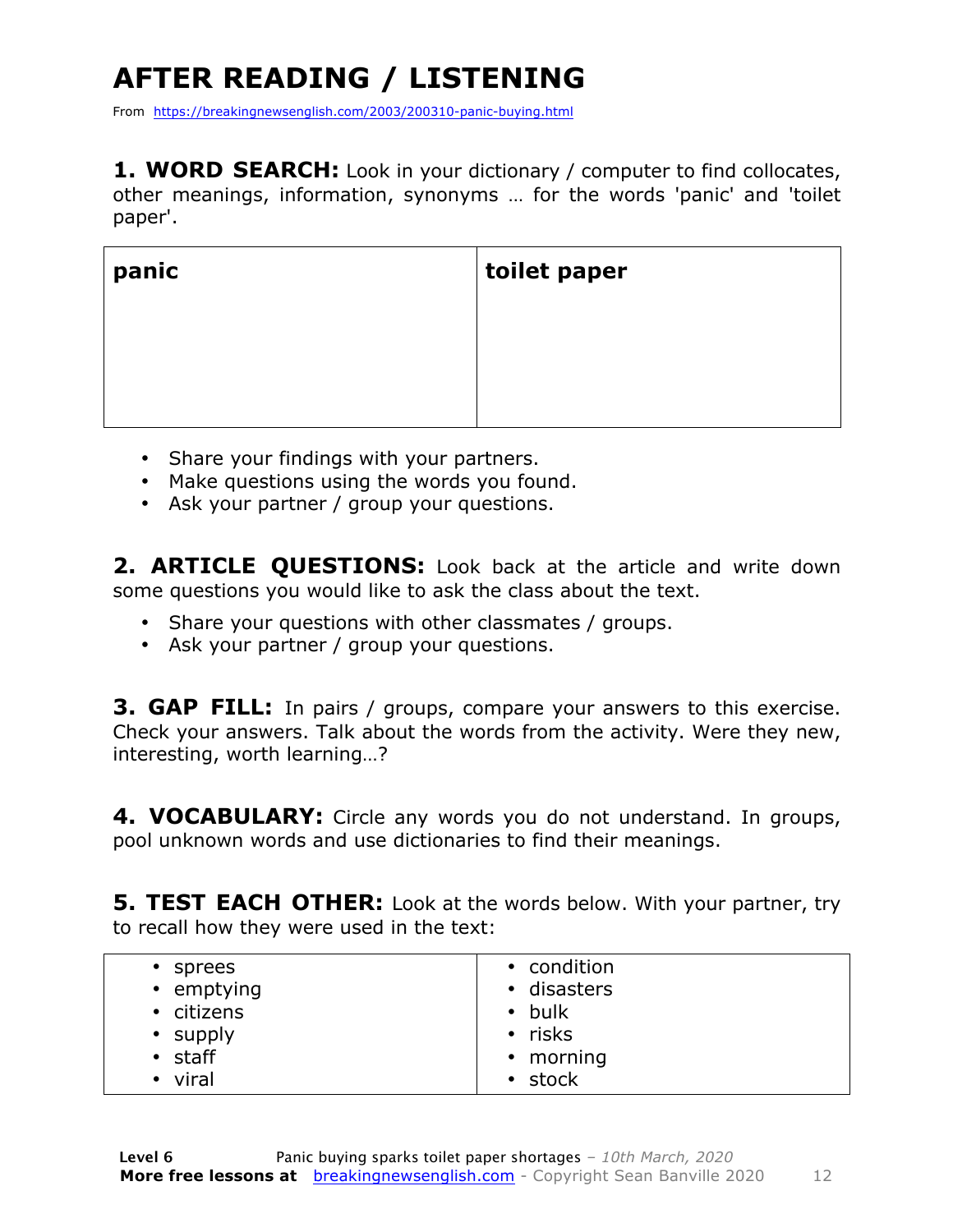### **PANIC BUYING SURVEY**

From https://breakingnewsenglish.com/2003/200310-panic-buying.html

Write five GOOD questions about panic buying in the table. Do this in pairs. Each student must write the questions on his / her own paper.

When you have finished, interview other students. Write down their answers.

|      | STUDENT 1 | STUDENT 2 | STUDENT 3 |
|------|-----------|-----------|-----------|
| Q.1. |           |           |           |
| Q.2. |           |           |           |
| Q.3. |           |           |           |
| Q.4. |           |           |           |
| Q.5. |           |           |           |

- Now return to your original partner and share and talk about what you found out. Change partners often.
- Make mini-presentations to other groups on your findings.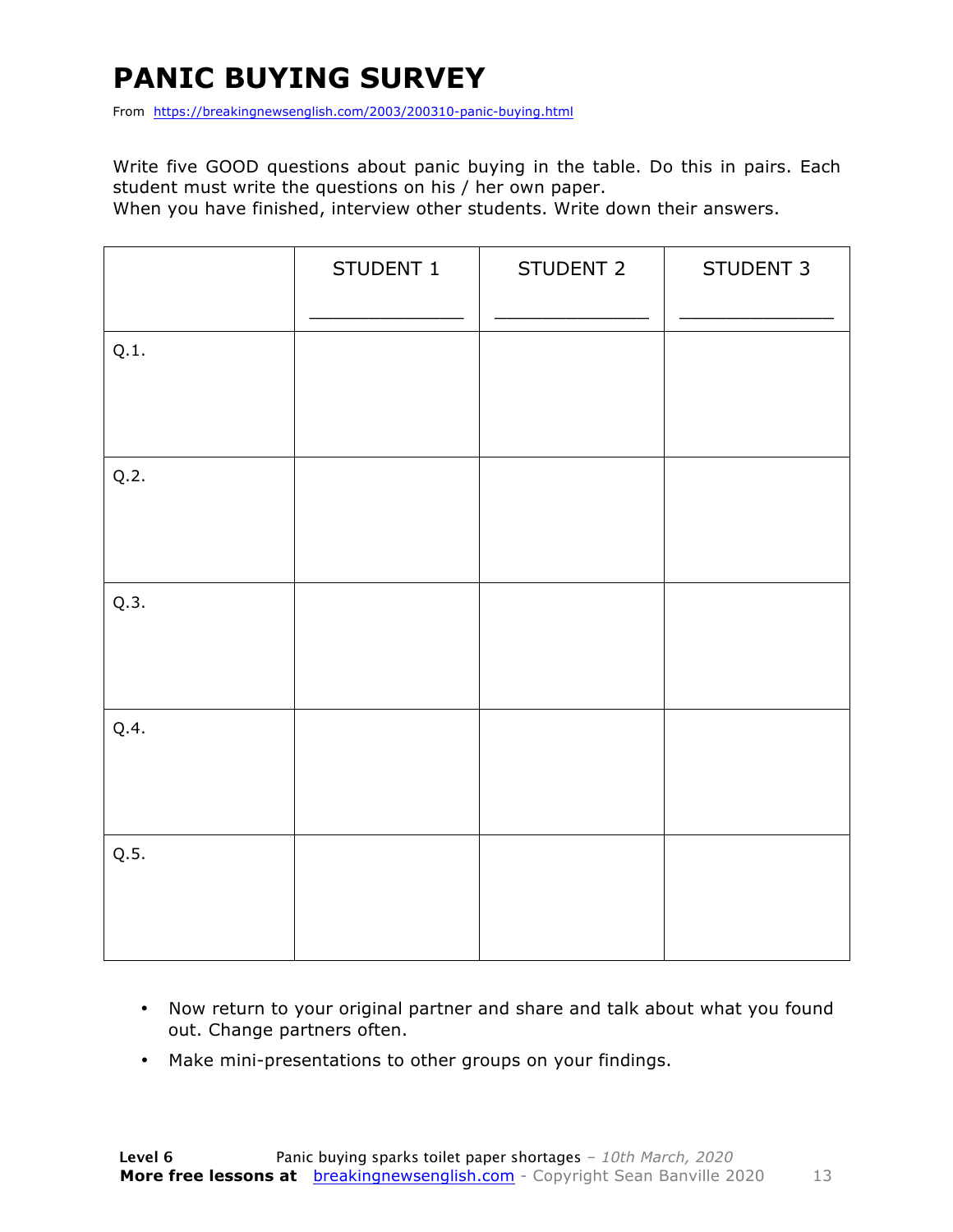### **PANIC BUYING DISCUSSION**

STUDENT A's QUESTIONS (Do not show these to student B)

- 1. What did you think when you read the headline?
- 2. What images are in your mind when you hear the word 'panic'?
- 3. What do you think of the panic buying?
- 4. Why are people panic-buying toilet paper?
- 5. Is there any need to panic buy?
- 6. What are the most important things to buy at the moment?
- 7. What are the most important things to do at the moment?
- 8. Are you worried about not having masks, sanitiser, food, etc.?
- 9. What is the worst thing to run out of for you?
- 10. How is your country handling the coronavirus situation?

*Panic buying sparks toilet paper shortages – 10th March, 2020* Thousands more free lessons at breakingnewsenglish.com

-----------------------------------------------------------------------------

#### **PANIC BUYING DISCUSSION**

STUDENT B's QUESTIONS (Do not show these to student A)

- 11. Did you like reading this article? Why/not?
- 12. What do you think of when you hear the word 'buy'?
- 13. What do you think about what you read?
- 14. Should stores limit the amount of things shoppers can buy?
- 15. What do you think of the FOMO condition?
- 16. Do you ever worry about missing out on things?
- 17. Why do we worry about coronavirus but not car accidents?
- 18. Do you follow the herd?
- 19. What advice do you have for people who are stockpiling things?
- 20. What questions would you like to ask the psychologist?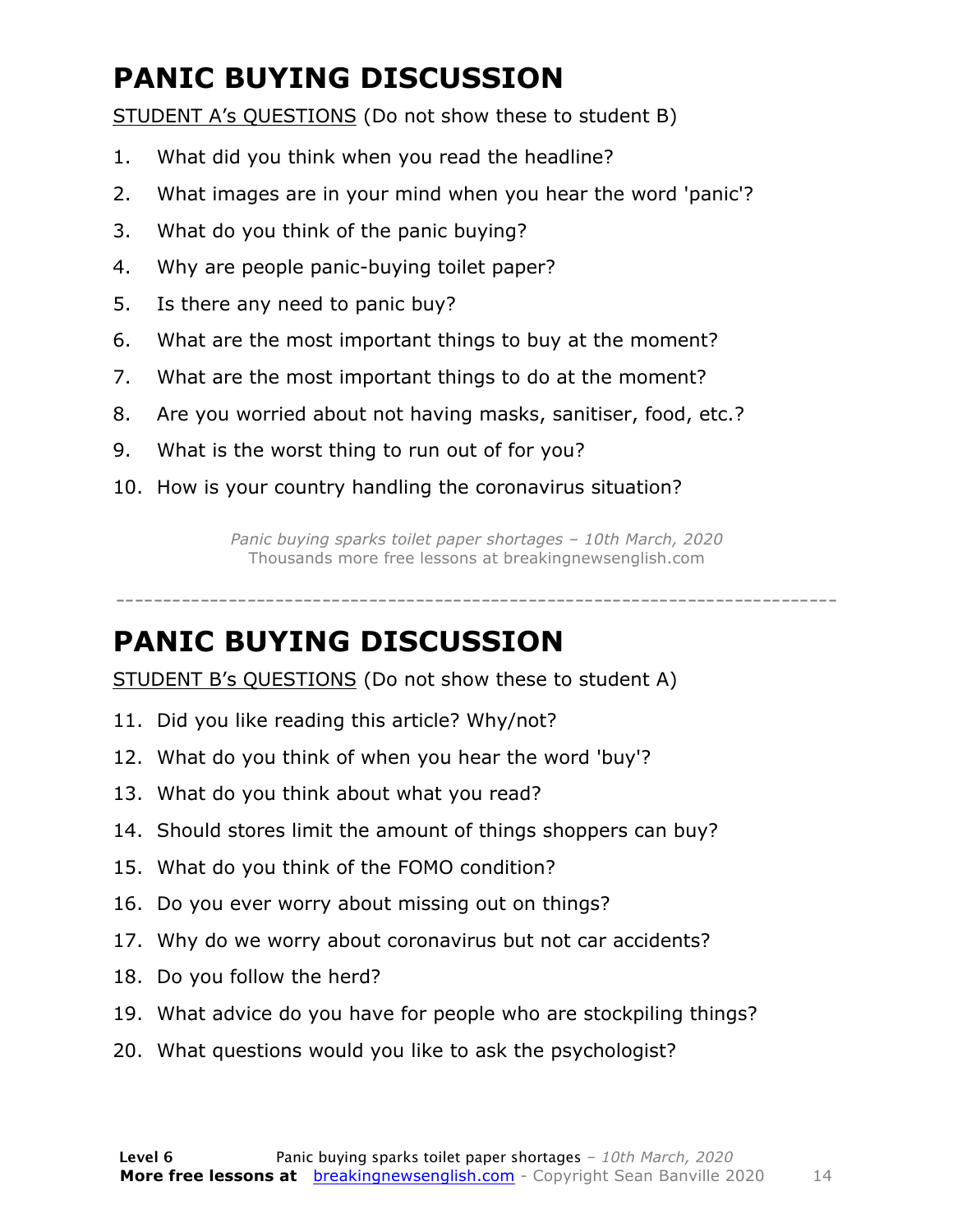### **DISCUSSION (Write your own questions)**

STUDENT A's QUESTIONS (Do not show these to student B)

| 1. |                                                                  |
|----|------------------------------------------------------------------|
|    |                                                                  |
| 2. |                                                                  |
|    |                                                                  |
| 3. |                                                                  |
|    |                                                                  |
| 4. | <u> 1980 - Jan James James Barnett, fransk politik (d. 1980)</u> |
|    |                                                                  |
| 5. |                                                                  |
|    |                                                                  |
| 6. |                                                                  |
|    | Copyright © breakingnewsenglish.com 2020                         |

### **DISCUSSION (Write your own questions)**

STUDENT B's QUESTIONS (Do not show these to student A)

| 1. |                                                                                                                         |  |
|----|-------------------------------------------------------------------------------------------------------------------------|--|
|    |                                                                                                                         |  |
| 2. | <u> 1980 - Andrea Stationer, fransk politiker (d. 1980)</u>                                                             |  |
| 3. |                                                                                                                         |  |
| 4. | <u> 1980 - Jan Barbara, martxa al II-lea (h. 1980).</u>                                                                 |  |
|    |                                                                                                                         |  |
| 5. | <u> 1986 - Johann Stoff, deutscher Stoffen und der Stoffen und der Stoffen und der Stoffen und der Stoffen und der </u> |  |
| 6. | <u> 1989 - Johann John Stone, market fan it ferskearre fan it ferskearre fan it ferskearre fan it ferskearre fan i</u>  |  |

15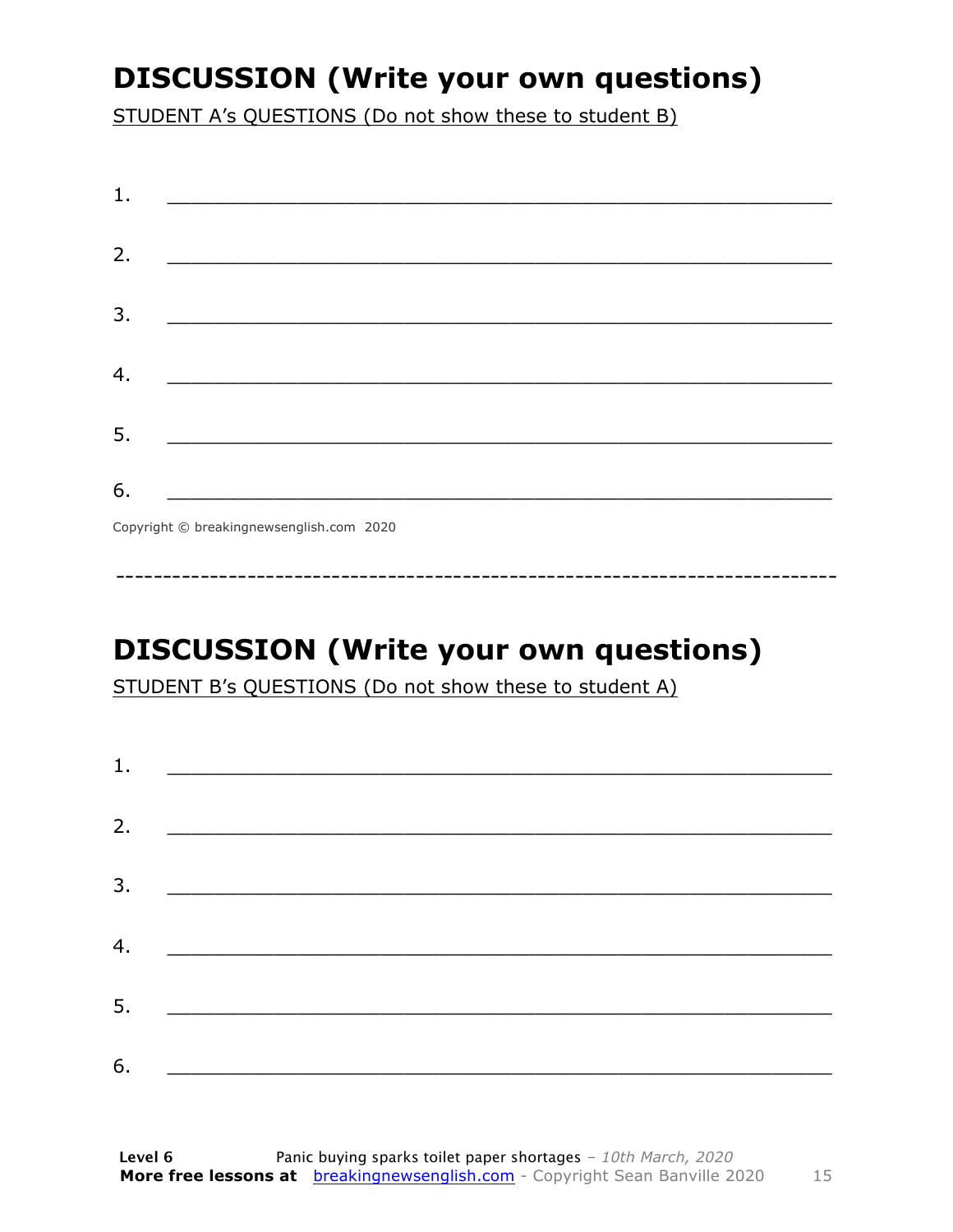### **LANGUAGE - CLOZE**

From https://breakingnewsenglish.com/2003/200310-panic-buying.html

Shoppers around the world are embarking (1) \_\_\_\_\_ panic buying sprees because of fears over the coronavirus. People in countries as far (2) \_\_\_\_ as England, Japan, Singapore and Australia have been emptying supermarket (3) \_\_\_\_ of toilet paper, face masks, hand sanitiser and dried and canned food. Governments have advised their citizens that there is  $(4)$  \_\_\_\_ need to "panic buy". They added that panic buying would only reduce the supply of products needed by medical staff and carers, which could (5) the problems the COVID-19 virus is causing. Footage of shoppers in Australia brawling over the last pack of toilet roll in a supermarket has gone (6) \_\_\_\_ across social media.

Psychologists say panic buying is an "irrational" behaviour that is part of a condition called FOMO - the  $(7)$  \_\_\_\_ of missing out. Dr Katharina Wittgens said a herd mentality sets (8) during disasters that causes people to copy the actions of others. People watch the news of items being bought (9) \_\_\_\_ bulk and immediately rush out to the stores to do the same. She said people were overestimating the risks of dying from the coronavirus. She said:  $"(10)$  more people die in car accidents or household accidents per year but we don't panic about  $(11)$  things in the morning before we go to work." Singapore's prime minister reassured Singaporeans that: "We have (12) \_\_\_\_ supplies. There's no need to stock up."

#### **Put the correct words from the table below in the above article.**

| 1.  | (a) | at          | (b) | of         | (c) | on        | (d) | to     |
|-----|-----|-------------|-----|------------|-----|-----------|-----|--------|
| 2.  | (a) | afield      | (b) | abreast    | (c) | aghast    | (d) | abut   |
| 3.  | (a) | shelves     | (b) | sheaves    | (c) | shafts    | (d) | sheets |
| 4.  | (a) | no          | (b) | known      | (c) | now       | (d) | not    |
| 5.  | (a) | reverberate | (b) | exacerbate | (c) | reprobate | (d) | rebate |
| 6.  | (a) | rebel       | (b) | revel      | (c) | libel     | (d) | viral  |
| 7.  | (a) | frightened  | (b) | phobia     | (c) | fear      | (d) | fright |
| 8.  | (a) | at          | (b) | up         | (c) | on        | (d) | in     |
| 9.  | (a) | in          | (b) | on         | (c) | up        | (d) | to     |
| 10. | (a) | Afar        | (b) | Far        | (c) | For       | (d) | Fore   |
| 11. | (a) | they        | (b) | these      | (c) | them      | (d) | that   |
| 12. | (a) | sample      | (b) | rumple     | (c) | ample     | (d) | amble  |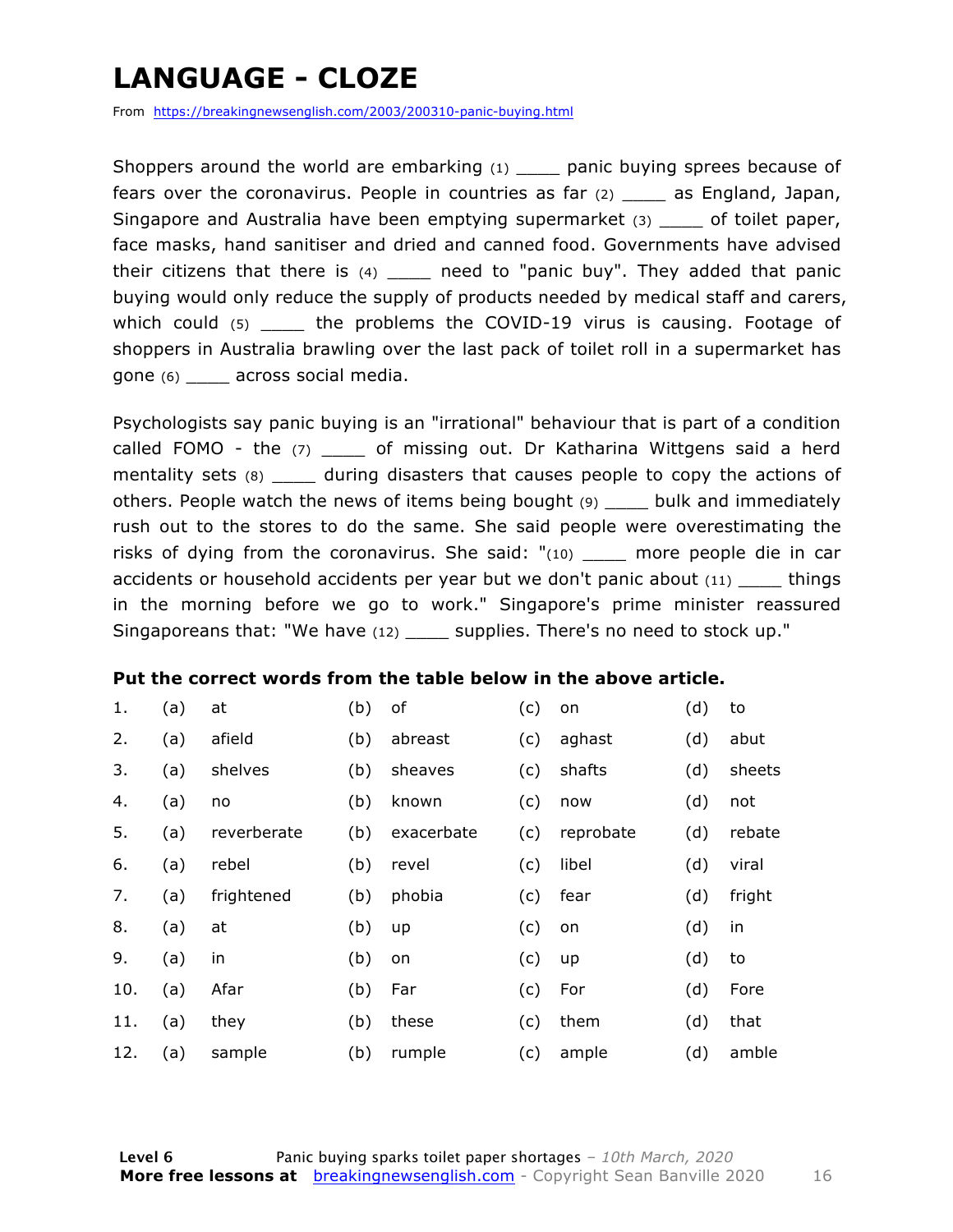### **SPELLING**

From https://breakingnewsenglish.com/2003/200310-panic-buying.html

#### **Paragraph 1**

- 1. **rmgbeaink** on panic buying
- 2. panic buying pssere
- 3. eetrabceax the problems
- 4. fotogea of shoppers in Australia
- 5. nrgbilwa over the last pack
- 6. gone ilavr across social media

#### **Paragraph 2**

- 7. panic buying is an *iaranrtlio* behaviour
- 8. a herd nittalyme sets in
- 9. emyamiitedl rush out
- 10. *itestngremioav* the risks of dying
- 11. Singapore's prime minister rsdueraes Singaporeans
- 12. We have mapel supplies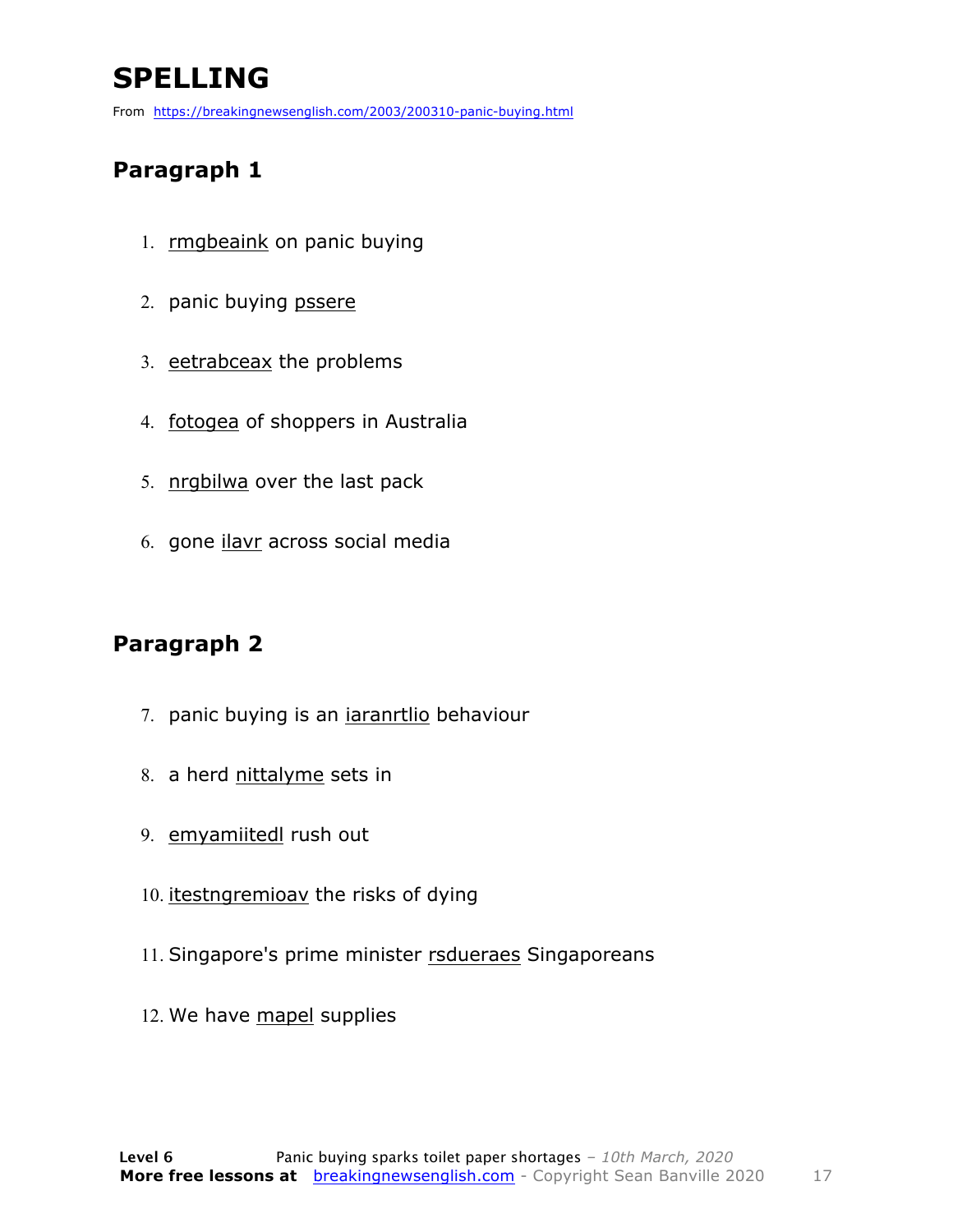### **PUT THE TEXT BACK TOGETHER**

From https://breakingnewsenglish.com/2003/200310-panic-buying.html

#### **Number these lines in the correct order.**

- ( ) of products needed by medical staff and carers, which could exacerbate the problems the
- ( ) more people die in car accidents or household accidents per year but we don't panic
- ( ) Psychologists say panic buying is an "irrational" behaviour that is part of a condition called FOMO - the fear of missing
- ( ) their citizens that there is no need to "panic buy". They added that panic buying would only reduce the supply
- ( ) out to the stores to do the same. She said people were overestimating the risks of dying from the coronavirus. She said: "Far
- ( *1* ) Shoppers around the world are embarking on panic buying sprees because of fears
- ( ) COVID-19 virus is causing. Footage of shoppers in Australia brawling over the last pack
- ( ) of toilet roll in a supermarket has gone viral across social media.
- ( ) actions of others. People watch the news of items being bought in bulk and immediately rush
- ( ) Singaporeans that: "We have ample supplies. There's no need to stock up."
- ( ) about these things in the morning before we go to work." Singapore's prime minister reassured
- ( ) out. Dr Katharina Wittgens said a herd mentality sets in during disasters that causes people to copy the
- ( ) emptying supermarket shelves of toilet paper, face masks, hand sanitiser and dried and canned food. Governments have advised
- ( ) over the coronavirus. People in countries as far afield as England, Japan, Singapore and Australia have been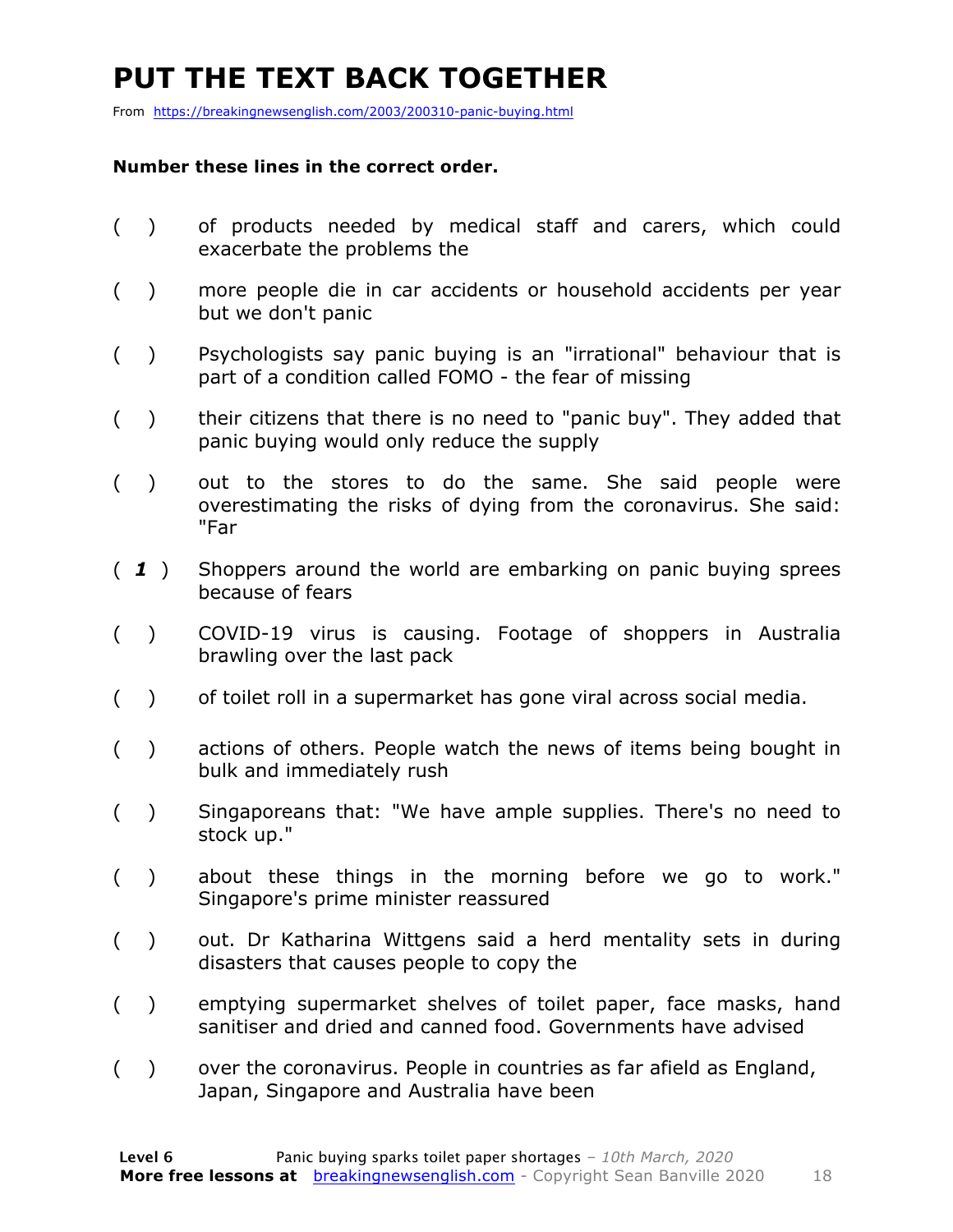#### **PUT THE WORDS IN THE RIGHT ORDER**

From https://breakingnewsenglish.com/2003/200310-panic-buying.html

1. coronavirus . the fears because buying Panic over of

2. in far People countries as afield as England .

3. would Panic buying of the supply products . reduce

4. the the causing . Exacerbate COVID-19 virus problems is

5. Australia over in brawling Shoppers pack . last the

6. say is irrational Psychologists an panic buying behaviour .

7. mentality herd A disasters . sets in during

8. overestimating of dying . were the risks People

9. people die in more said far She accidents .

10. the don't in We these morning . panic about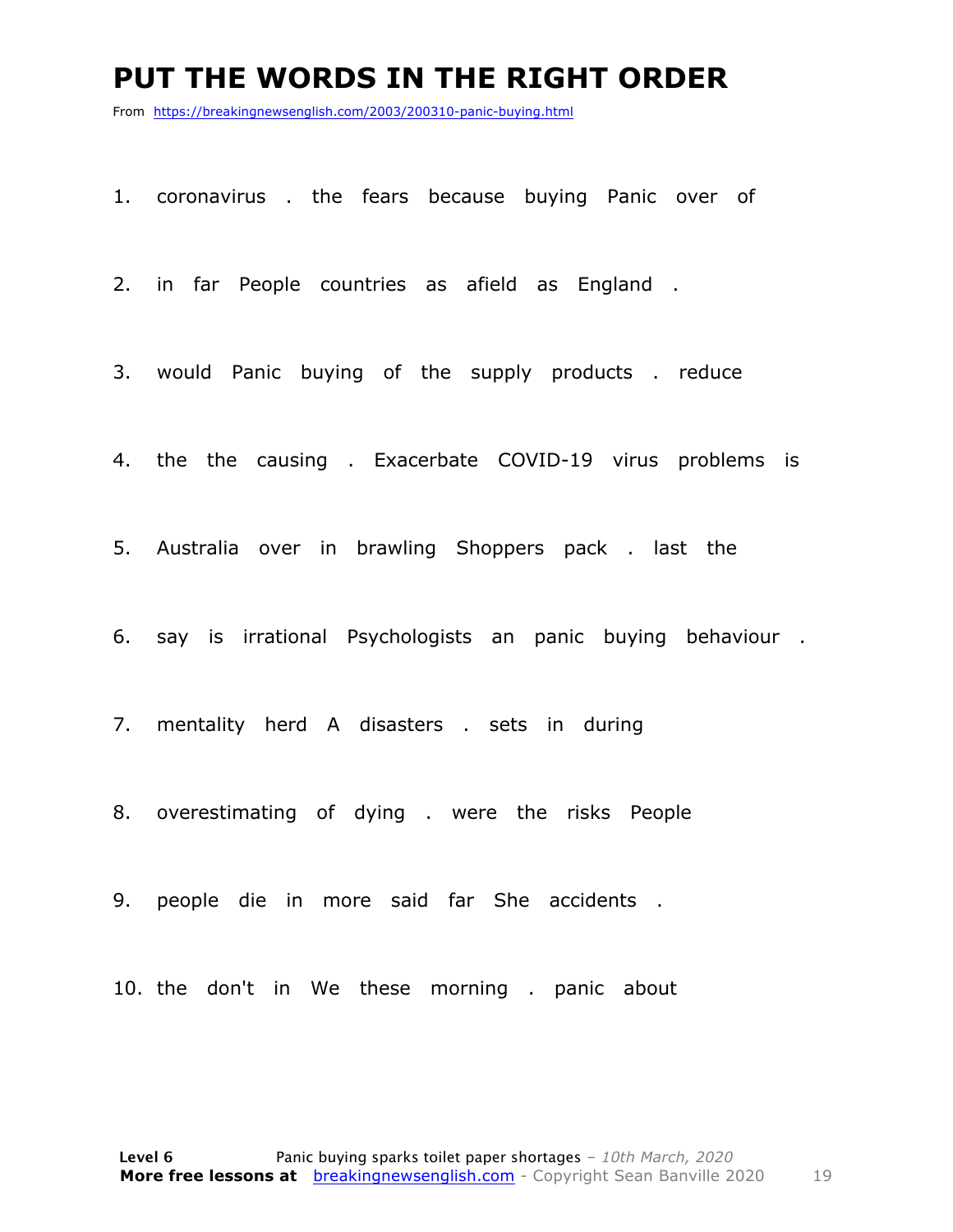### **CIRCLE THE CORRECT WORD (20 PAIRS)**

From https://breakingnewsenglish.com/2003/200310-panic-buying.html

Shoppers around the world are *embarking / embarkation* on panic buying sprees because of fears *under / over* the coronavirus. People in countries as far *afield / field* as England, Japan, Singapore and Australia have been *emptied / emptying* supermarket shelves of toilet paper, face masks, hand sanitiser and dried and *canning / canned* food. Governments have *advised / advice* their citizens that there is no need to "panic buy". They added that panic buying would only *deduce / reduce* the supply of products needed *by / at* medical staff and carers, which could exacerbate the problems the COVID-19 virus is *causing / caused*. Footage of shoppers in Australia brawling over the last pack of toilet roll in a supermarket has gone *rival / viral* across social media.

Psychologists say panic buying is an *"irrational" / "rational"* behaviour that is part of a *conditional / condition* called FOMO - the fear of missing *on / out*. Dr Katharina Wittgens said a *herd / heard* mentality sets in during disasters that causes people to copy the actions of others. People watch the news of items being bought *on / in* bulk and immediately rush out to the stores to do the same. She said people were overestimating the risks *to / of* dying from the coronavirus. She said: "*Far / For* more people die in car accidents or household accidents per year but we don't panic about *these / them* things in the morning before we go to work." Singapore's prime minister reassured Singaporeans that: "We have *sample / ample* supplies. There's no need to stock *up / down*."

#### **Talk about the connection between each pair of words in italics, and why the correct word is correct.**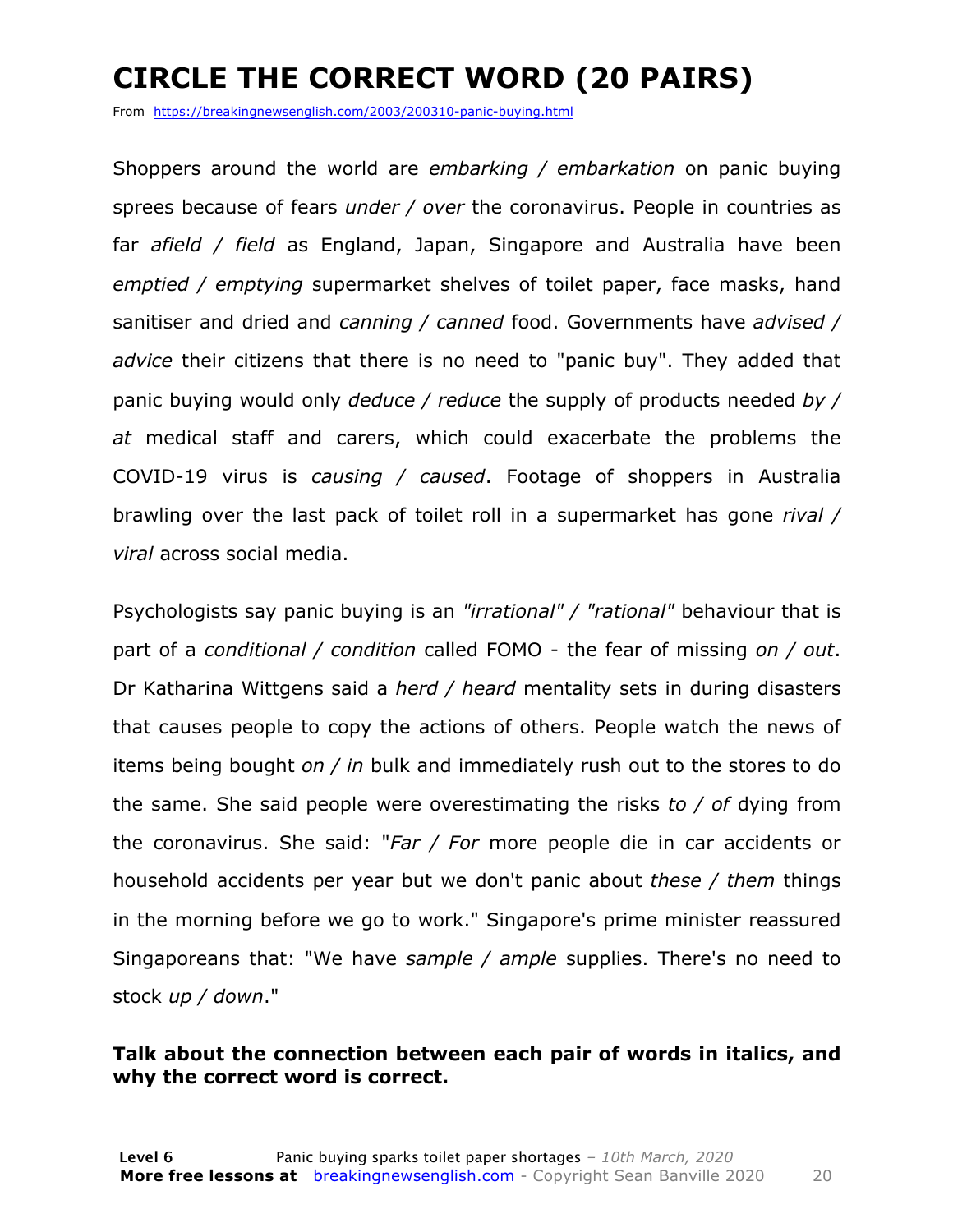### **INSERT THE VOWELS (a, e, i, o, u)**

From https://breakingnewsenglish.com/2003/200310-panic-buying.html

S h\_p p\_r s \_r\_ **\_** n d t h\_ w\_r l d \_r\_ \_m b\_r k\_n g \_n p\_n\_c b\_y\_n g s p r\_ **\_** s b\_c\_ **\_** s\_ \_f f\_ **\_** r s \_v\_r t h\_ c\_r\_n\_v\_r\_s . P\_ **\_** p l\_ \_n c\_ **\_** n t r\_ **\_** s \_s f\_r \_f\_ **\_**  l d \_s E n g l\_n d , J\_p\_n , S\_n g\_p\_r\_ \_ n d A\_s t r\_l\_ **\_** h\_v\_ b\_ **\_** n \_m p t y\_n g s\_p\_r m\_r k\_t s h\_l v\_s \_f t\_ **\_** l\_t p\_p\_r , f\_c\_ m\_s k s , h\_n d s\_n\_t\_s\_r \_n d d r\_ **\_** d \_n d c\_n n\_d f\_ **\_** d . G\_v\_r n m\_n t s h\_v\_ \_d v\_s\_d t h\_ **\_** r c\_t\_z\_n s t h\_t t h\_r\_ \_s n\_ n\_ **\_** d  $t_{-}$  "  $p_{-}n_{-}c$  b<sub>-</sub>y " . T h<sub>-</sub>y  $-d$  d<sub>-</sub>d t h<sub>-</sub>t p<sub>-</sub>n<sub>-</sub>c b<sub>-</sub>y<sub>-</sub>n g w \_ **\_** l d \_n l y r\_d\_c\_ t h\_ s\_p p l y \_f p r\_d\_c t s n \_ **\_** d\_d b y m\_d\_c\_l s t\_f f \_n d c\_r\_r s , w h\_c h c \_ **\_** l d \_x\_c\_r b\_t\_ t h\_ p r\_b l\_m s t h\_ C O V I D - 1 9 v\_r\_s \_s c\_ **\_** s\_n g . F\_ **\_** t\_g\_ \_f s h\_p p\_r s \_n A\_s t r\_l\_ **\_** b r\_w l\_n g \_v\_r t h\_ l\_s t p\_c k \_f t\_ **\_** l\_t r\_l l \_n \_ s\_p\_r m\_r k\_t h\_s g\_n\_ v\_r\_l \_c r\_s s  $s_c = 1$  m\_d\_\_.

P s y c h\_l\_g\_s t s s\_y p\_n\_c b\_y\_n g \_s \_n "\_r r\_t\_ **\_**  n\_l " b\_h\_v\_ **\_ \_** r t h\_t \_s p\_r t \_f \_ c\_n d\_t\_ **\_** n c\_l l\_d F O M O - t h\_ f\_ **\_** r \_f m\_s s\_n g \_ **\_** t . D r  $K_t$  h\_r\_n\_ W\_t t g\_n s s\_\_ d \_ h\_r d m\_n t\_l\_t y s\_t s \_n d\_r\_n g d\_s\_s t\_r s t h\_t c \_ **\_** s\_s p\_ **\_** p l\_ t\_ c\_p y t h\_ \_c t\_ **\_** n s \_f \_t h\_r s . P\_ **\_** p l\_ w\_t c h t h\_ n\_w s \_f \_t\_m s b\_ **\_** n g b\_ **\_** g h t \_n b\_l k \_n d \_m m\_d\_ **\_** t\_l y r\_s h \_ **\_** t t\_ t h\_ s t\_r\_s t\_ d\_ t h\_ s\_m\_. S h\_ s\_ **\_** d p\_ **\_** p l\_ w\_r\_ \_v\_r\_s t\_m\_t\_n g t h\_  $r_s$  k s  $_f$  d y\_n g f r\_m t h\_ c\_r\_n\_v\_r\_s . S h\_ s\_\_ d : " F\_r m\_r\_ p\_ **\_** p l\_ d\_ **\_** \_n c\_r \_c c\_d\_n t s \_r h \_ **\_** s\_h\_l d \_c c\_d\_n t s p\_r y\_ **\_** r b\_t w\_ d\_n ' t p\_n\_c \_b\_ **\_** t t h\_s\_ t h\_n g s \_n t h\_ m\_r n\_n g  $b_f_r$  w\_ g\_ t\_ w\_r k . " S\_n g\_p\_r\_' s p r\_m\_ m\_n\_s t\_r r\_ **\_** s s\_r\_d S\_n g\_p\_r\_ **\_** n s t h\_t : " W\_ h\_v\_ \_m p l\_ s\_p p l\_ **\_** s . T h\_r\_' s n\_ n\_ **\_** d t\_ s t\_c k \_p . "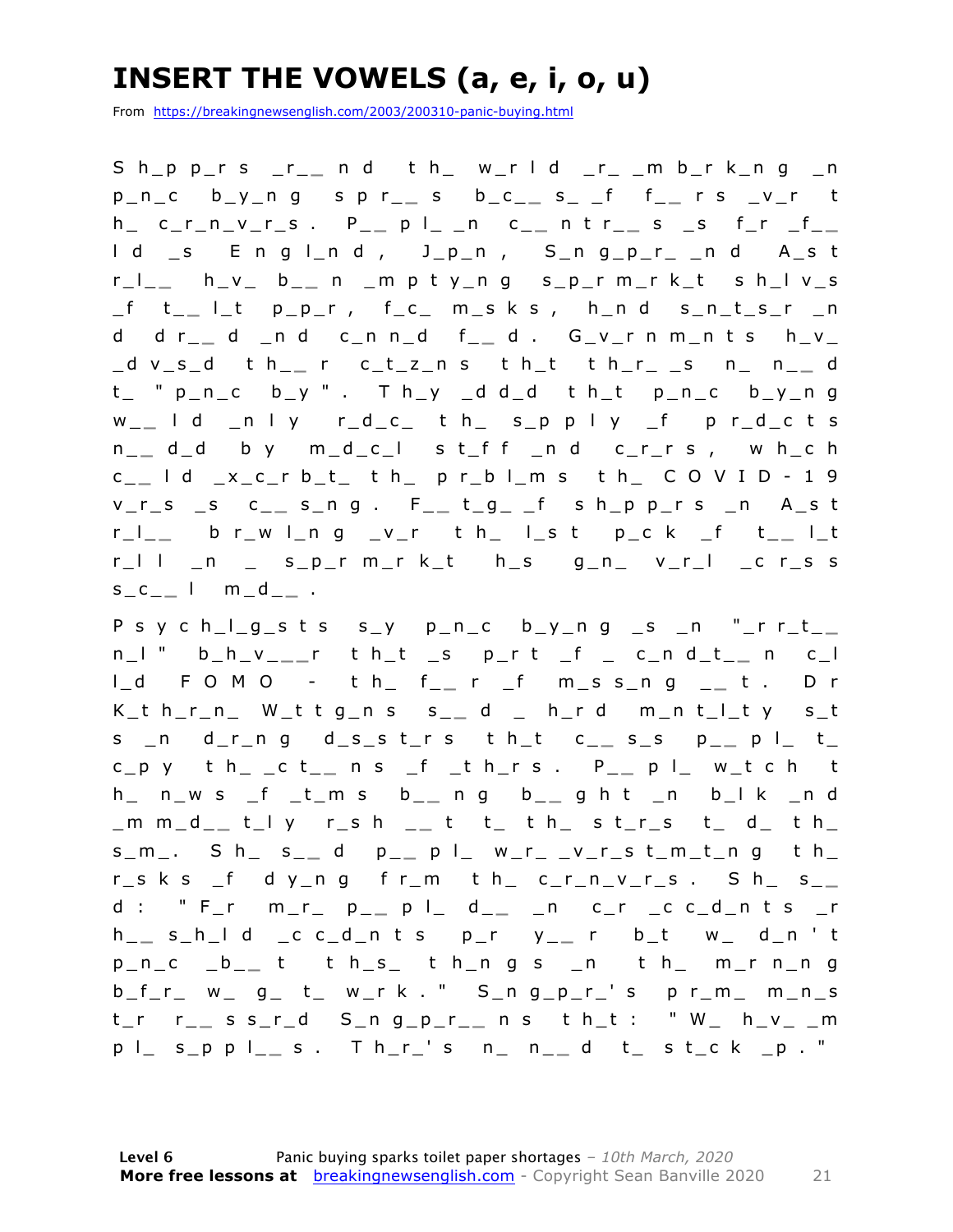#### **PUNCTUATE THE TEXT AND ADD CAPITALS**

From https://breakingnewsenglish.com/2003/200310-panic-buying.html

shoppers around the world are embarking on panic buying sprees because of fears over the coronavirus people in countries as far afield as england japan singapore and australia have been emptying supermarket shelves of toilet paper face masks hand sanitiser and dried and canned food governments have advised their citizens that there is no need to panic buy they added that panic buying would only reduce the supply of products needed by medical staff and carers which could exacerbate the problems the covid19 virus is causing footage of shoppers in australia brawling over the last pack of toilet roll in a supermarket has gone viral across social media

psychologists say panic buying is an irrational behaviour that is part of a condition called fomo the fear of missing out dr katharina wittgens said a herd mentality sets in during disasters that causes people to copy the actions of others people watch the news of items being bought in bulk and immediately rush out to the stores to do the same she said people were overestimating the risks of dying from the coronavirus she said far more people die in car accidents or household accidents per year but we dont panic about these things in the morning before we go to work singapores prime minister reassured singaporeans that we have ample supplies theres no need to stock up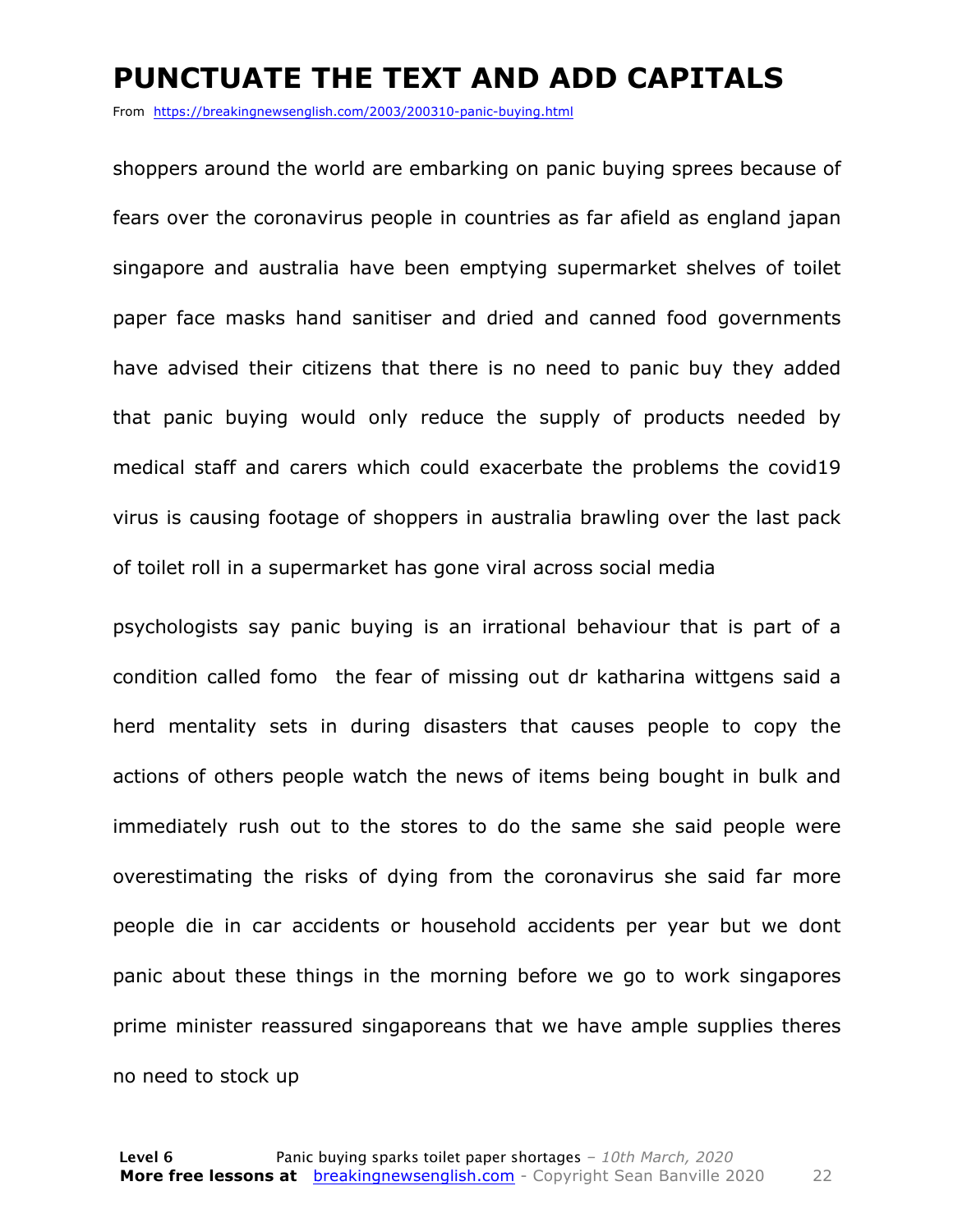### **PUT A SLASH ( / ) WHERE THE SPACES ARE**

From https://breakingnewsenglish.com/2003/200310-panic-buying.html

Shoppersaroundtheworldareembarkingonpanicbuyingspreesbecau seoffearsoverthecoronavirus.PeopleincountriesasfarafieldasEnglan d,Japan,SingaporeandAustraliahavebeenemptyingsupermarketshe lvesoftoiletpaper,facemasks,handsanitiseranddriedandcannedfood .Governmentshaveadvisedtheircitizensthatthereisnoneedto"panicb uy".Theyaddedthatpanicbuyingwouldonlyreducethesupplyofproduc tsneededbymedicalstaffandcarers,whichcouldexacerbatetheproble mstheCOVID-19virusiscausing.FootageofshoppersinAustraliabraw lingoverthelastpackoftoiletrollinasupermarkethasgoneviralacrosss ocialmedia.Psychologistssaypanicbuyingisan"irrational"behaviourt hatispartofaconditioncalledFOMO-thefearofmissingout.DrKathar inaWittgenssaidaherdmentalitysetsinduringdisastersthatcausespe opletocopytheactionsofothers.Peoplewatchthenewsofitemsbeingbo ughtinbulkandimmediatelyrushouttothestorestodothesame.Shesai dpeoplewereoverestimatingtherisksofdyingfromthecoronavirus.Sh esaid:"Farmorepeopledieincaraccidentsorhouseholdaccidentsperye arbutwedon'tpanicaboutthesethingsinthemorningbeforewegotowor k."Singapore'sprimeministerreassuredSingaporeansthat:"Wehave amplesupplies.There'snoneedtostockup."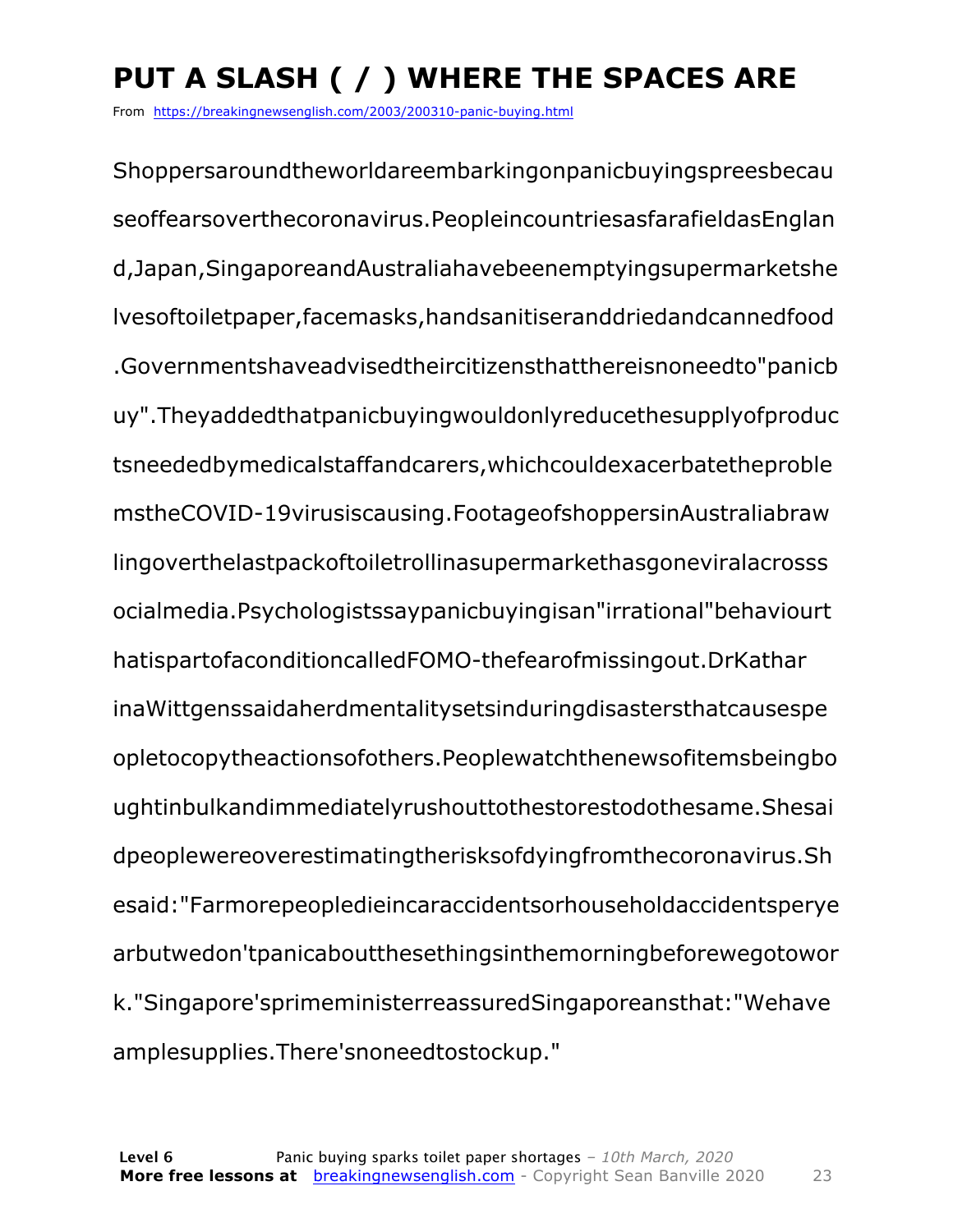### **FREE WRITING**

From https://breakingnewsenglish.com/2003/200310-panic-buying.html

Write about panic buying for 10 minutes. Comment on your partner's paper.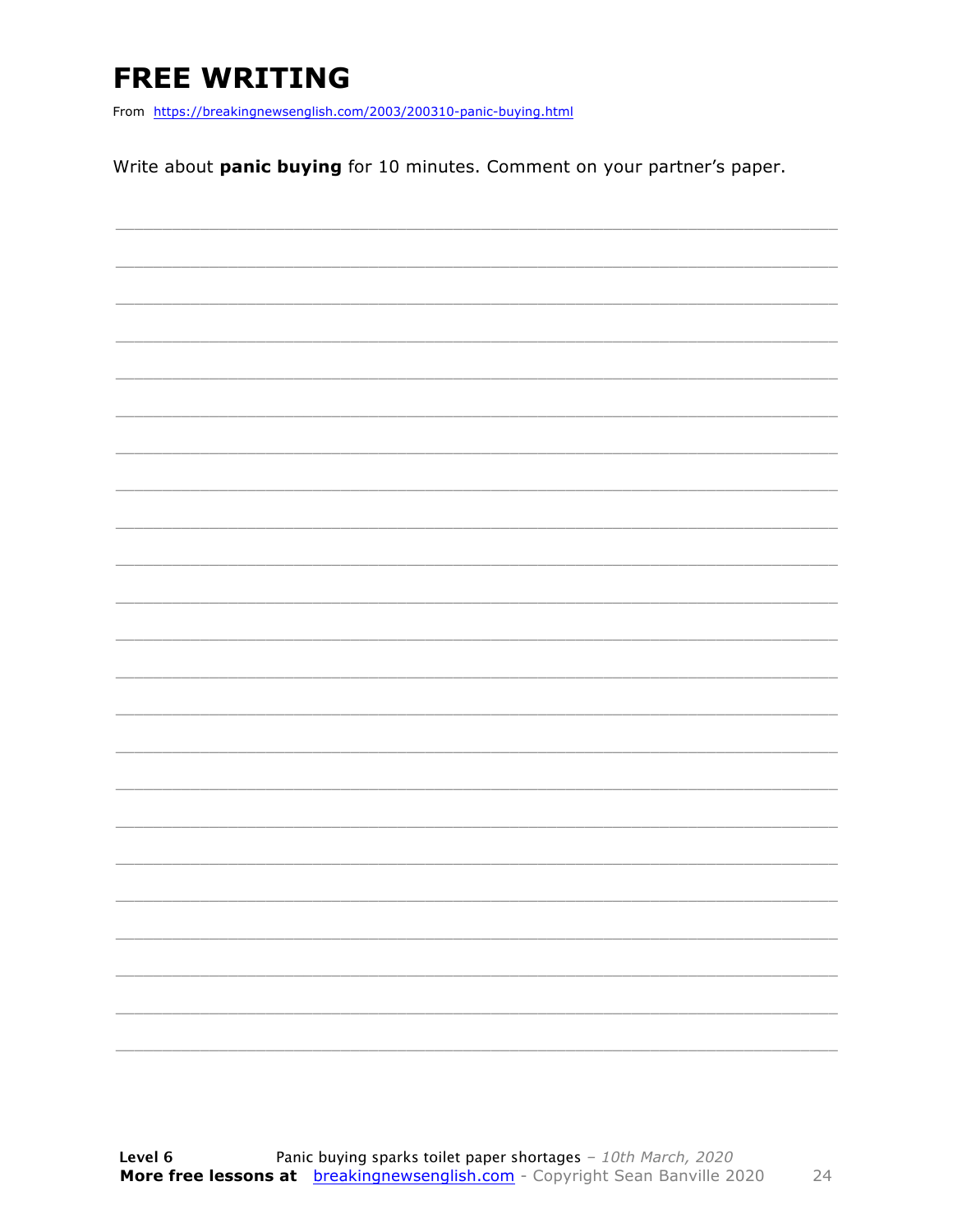### **ACADEMIC WRITING**

From https://breakingnewsenglish.com/2003/200310-panic-buying.html

There is no need for panic buying during the coronavirus outbreak. Discuss.

| $\overline{\phantom{a}}$ |  | ________ |
|--------------------------|--|----------|
|                          |  |          |
| $\overline{\phantom{a}}$ |  |          |
|                          |  |          |
|                          |  |          |
|                          |  |          |
| $\overline{\phantom{a}}$ |  |          |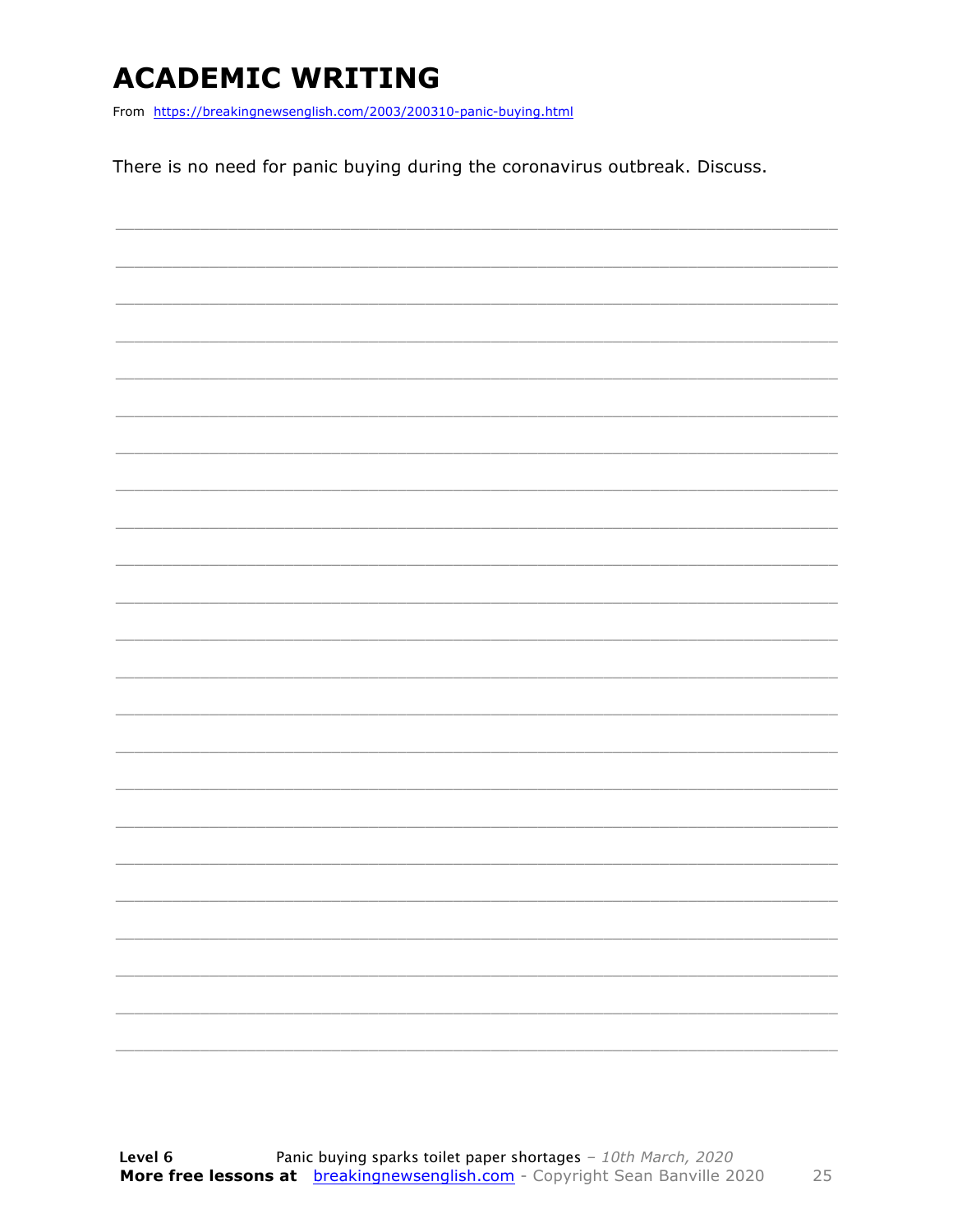#### **HOMEWORK**

**1. VOCABULARY EXTENSION:** Choose several of the words from the text. Use a dictionary or Google's search field (or another search engine) to build up more associations / collocations of each word.

**2. INTERNET:** Search the Internet and find out more about this news story. Share what you discover with your partner(s) in the next lesson.

**3. PANIC BUYING:** Make a poster about panic buying. Show your work to your classmates in the next lesson. Did you all have similar things?

**4. RATIONING:** Write a magazine article about governments rationing things like face masks, toilet paper and pot noodles during the coronavirus crisis. Include imaginary interviews with people who are for and against this.

Read what you wrote to your classmates in the next lesson. Write down any new words and expressions you hear from your partner(s).

**5. WHAT HAPPENED NEXT?** Write a newspaper article about the next stage in this news story. Read what you wrote to your classmates in the next lesson. Give each other feedback on your articles.

**6. LETTER:** Write a letter to an expert on panic buying. Ask him/her three questions about it. Give him/her three of your opinions on the coronavirus panic buying. Read your letter to your partner(s) in your next lesson. Your partner(s) will answer your questions.